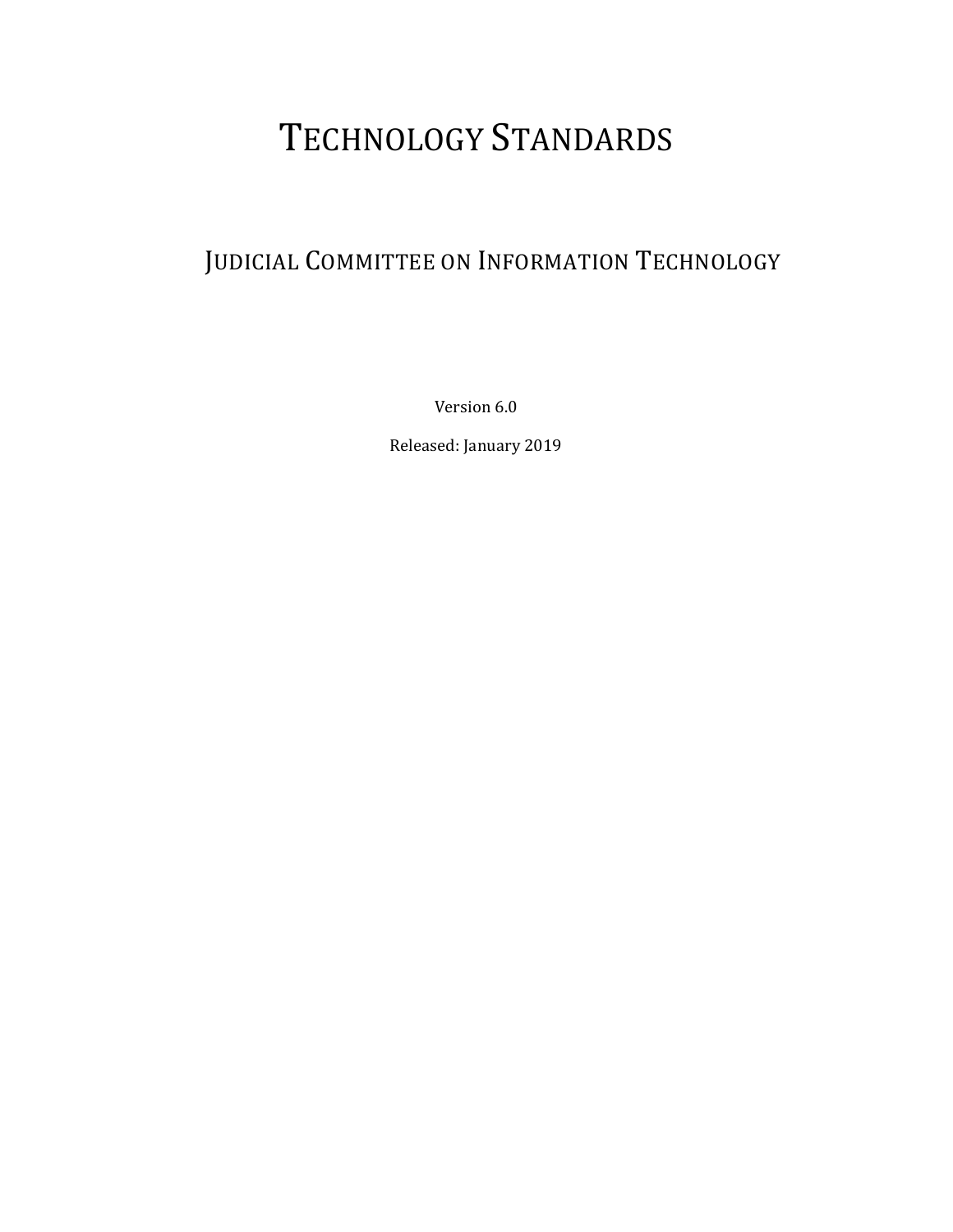## 1 INTRODUCTION

## 1.1 PURPOSE

Pursuant to Texas Government Code, Chapter 77, Section 77.031, this document delineates standards for the technological needs of the judicial system. This document is approved by the Judicial Committee on Information Technology (JCIT) that was created by the 74th Texas Legislature. Changes to this document are effective 90 days after adoption and publication by the JCIT.

### 1.2 VERSIONS

| <b>Version</b> | <b>Action</b>                                        | <b>Release Date</b> |
|----------------|------------------------------------------------------|---------------------|
| 1.0            | <b>Initial Draft</b>                                 | April 11, 2012      |
| 1.1            | Added Audio/Video Standards                          | July 25, 2012       |
| 1.2            | <b>Added eFiling Filing Types</b>                    | November 12, 2013   |
| 1.3            | Added additional eFiling Types                       | March 21, 2014      |
| 1.4            | Added standards for Additional Services; Removed     | October 14, 2014    |
|                | Digital Signature standard (covered in rules);       |                     |
|                | Various changes to other standards                   |                     |
| 2.0            | Small changes to codes per county feedback           | February 20, 2015   |
| 2.5            | Small changes to codes per county feedback           | August 14, 2015     |
| 3.0            | Changes to return for correction reasons, additional | January 29, 2016    |
|                | services                                             |                     |
| 3.5            | Addition of JP civil and criminal standards          | August 26, 2016     |
|                | Additional codes in district/county criminal         |                     |
|                | Addition of standard filer processes                 |                     |
| 4.0            | Small changes per feedback                           | January 20, 2017    |
| 4.5            | Small changes per feedback                           | October 20, 2017    |
| 5.0            | Changed per Judicial Information. Combined JP code   | May 4, 2018         |
|                | set into the District/County code set. Incorporated  |                     |
|                | roles and permissions to support Re:SearchTX         |                     |
| 6.0            | Added eFile and re:SearchTX configurations for the   |                     |
|                | intermediate courts of appeals. Added standard       |                     |
|                | document display names to eliminate filer            |                     |
|                | confusion. Other minor changes                       |                     |

## 1.3 DEFINITIONS

**Attachment** – any unique supporting document including exhibits and proposed orders that are not defined in Rule 21 (a) of the Texas Rules of Civil Procedure.

**Digital Media** – any files stored in an electronic format. This can include (but is not limited to) text, audio and video files.

**Document –** a pleading, plea, motion, application, request, exhibit, brief, memorandum of law, order, or other instrument in electronic form.

**Document Access System** – the statewide electronic court record system provided by the Office of Court Administration (currently Re:SearchTX).

**DPI** – Dots per inch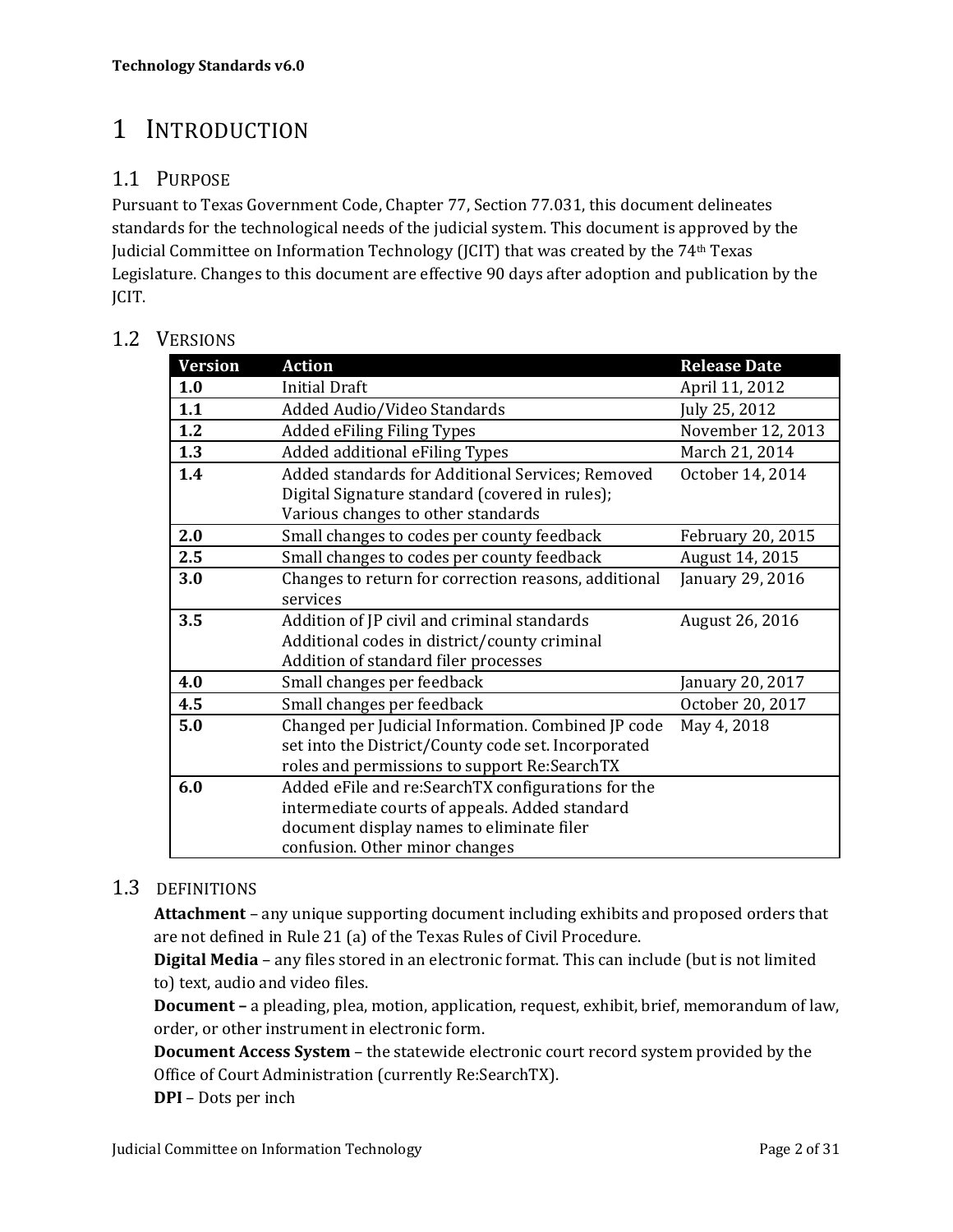**Lead Document** – a document as defined by Rule 21 (a) of the Texas Rules of Civil Procedure. If filing a single document, it is the lead document.

**NARA** - National Archives and Records Administration

**NIEM** – National Information Exchange Model – a partnership of the U.S. Department of Justice, the U.S. Department of Homeland Security, and the U.S. Department of Health and Human Services designed to develop, disseminate and support enterprise-wide information exchange standards and processes that can enable jurisdictions to effectively share critical information in emergency situations, as well as support the day-to-day operations of agencies throughout the nation. NIEM was adopted formally by JCIT and is promulgated in data exchanges in Texas Administrative Code, Title 1, Part 8, Chapter 177.

**Electronic Court Filing (ECF) standards** – a set of non-proprietary extensible markup language (XML) and Web services specifications, along with clarifying explanations and amendments to those specifications that have been added for the purpose of promoting interoperability among electronic court filing vendors and systems.

**OCA** – Office of Court Administration

**OCR** – Optical Character Recognition

**PDF** – Portable Document Format – for the purpose of these standards this is PDF 1.4 (ISO 19005-1:2005 – Revised as ISP/NP 19005-1). This standard specifies how to use PDF for long-term preservation of electronic documents and is applicable to documents containing combinations of character, raster and vector data.

**PDF Distiller** – a program or application that converts files into PDF files so that the printed appearance of a document is preserved regardless of the application used to create it. This functionality is commonly seen as "Print to PDF", "Save to PDF" or "Export to PDF".

**PDF Software** – software that conforms to International Organization for Standardization (ISO) 32000-1:2008. This standard specifies standards for creating (writing), reading, displaying and interacting with PDF documents.

**JCIT** – Judicial Committee on Information Technology

#### 1.4 REFERENCES

- $\bullet$  NIEM http://www.niem.gov
- OASIS LegalXML Electronic Court Filing (ECF) specifications http://www.oasisopen.org/committees/legalxml-courtfiling/
- VLC media player supported formats http://www.videolan.org/vlc/features.html
- Windows media player supported formats http://support.microsoft.com/kb/316992

## 2 SYSTEM DATA EXCHANGE STANDARDS

In accordance with Texas Administrative Code, Title 1, Part 8, Chapter 177, information exchanges that occur between the various systems (electronic filing manager, case management, document management, etc.) should occur using the current OASIS LegalXML specifications. The OASIS LegalXML specification is a subset to NIEM.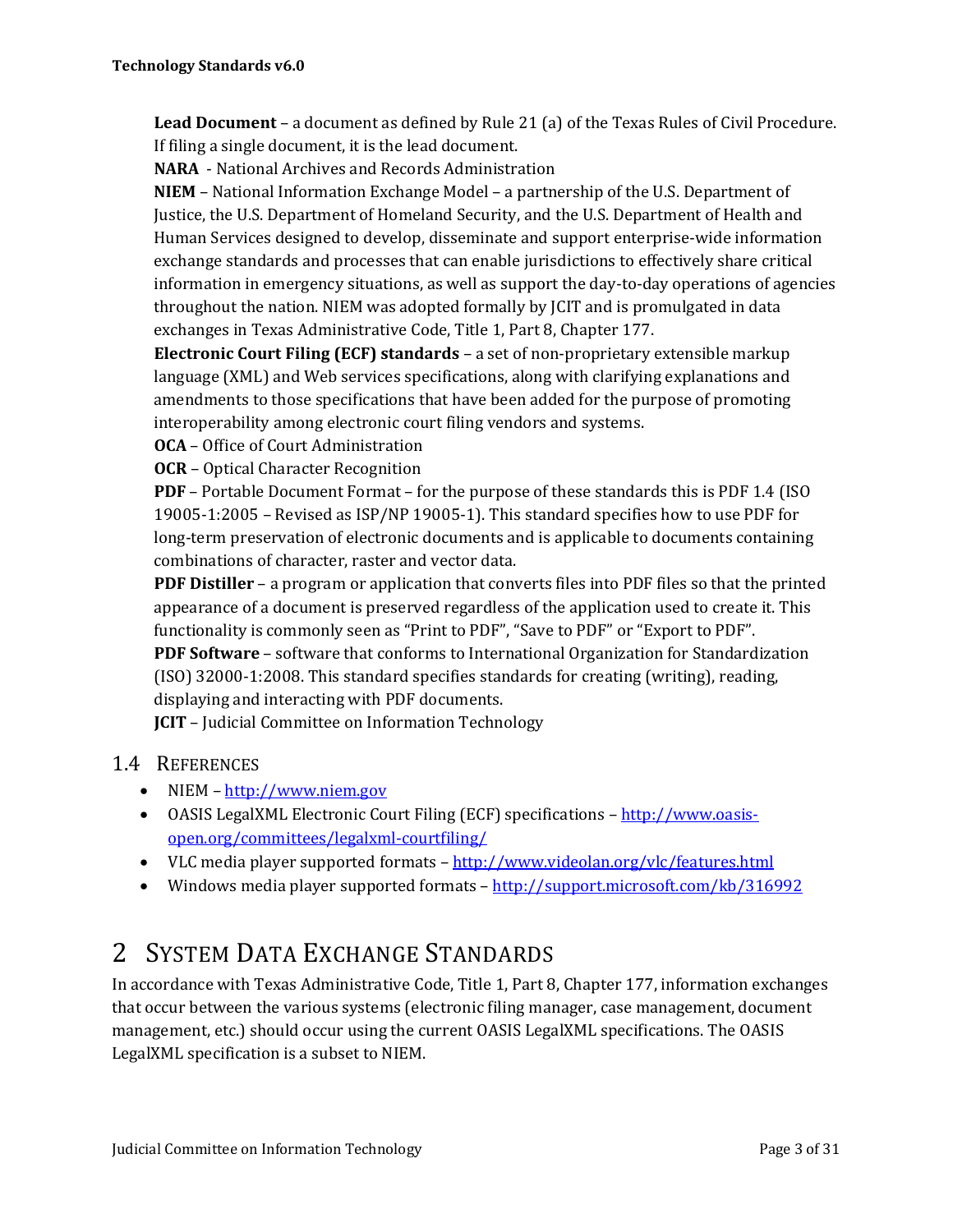## 3 DIGITAL MEDIA STANDARDS

In addition to content and formatting promulgated by the Texas Rules of Civil Procedure, Texas Code of Criminal Procedure, and Texas Rules of Appellate Procedure, the following standards apply to digital media filed electronically or scanned from source records (filed after the effective date of these standards) by the clerk.

## 3.1 DOCUMENTS

- A. An e-filed document must be in text-searchable PDF, using fonts specified in the PDF specification, on 8.5x11 page size, with the content appropriately rotated.
- B. When possible, the document should be generated directly from the originating software using a PDF distiller.
- C. Prior to being filed electronically, a scanned document must have a resolution of 300 DPI. Preferably, scanned documents should be made searchable using OCR technology.
- D. An e-filed document may not contain any security or feature restrictions including password protection or encryption and may not contain embedded multi-media video, audio, or programming.
- E. Documents may not contain package PDF's. PDF's should not be embedded inside of another PDF. Documents may not contain embedded fonts. Each document must be a single PDF. An appellate court may require that multiple PDF documents be combined into a single PDF document and bookmarks used to separate content appropriately. The content of the document should not depend on bookmarks.
- F. Any e-filed document filename should contain only alphanumeric characters that are part of the Latin1\_General character set. No special characters are allowed and the length of the filename should be restricted to 50 characters.

## 3.2 AUDIO/VIDEO

A. The following media players are supported (specific audio/video formats can be found on each media player's website):

> a.VLC media player (VideoLAN Organization) b.Windows media player (Microsoft)

- B. When an audio/video file is natively supported by at least one media player listed in these standards, the file must not be converted into another format.
- C. If an audio/video file is not natively supported by at least one media player listed in these standards, the file must be converted to another format supported by at least one media player listed. The original, any hardware requirements, and software needed to view/hear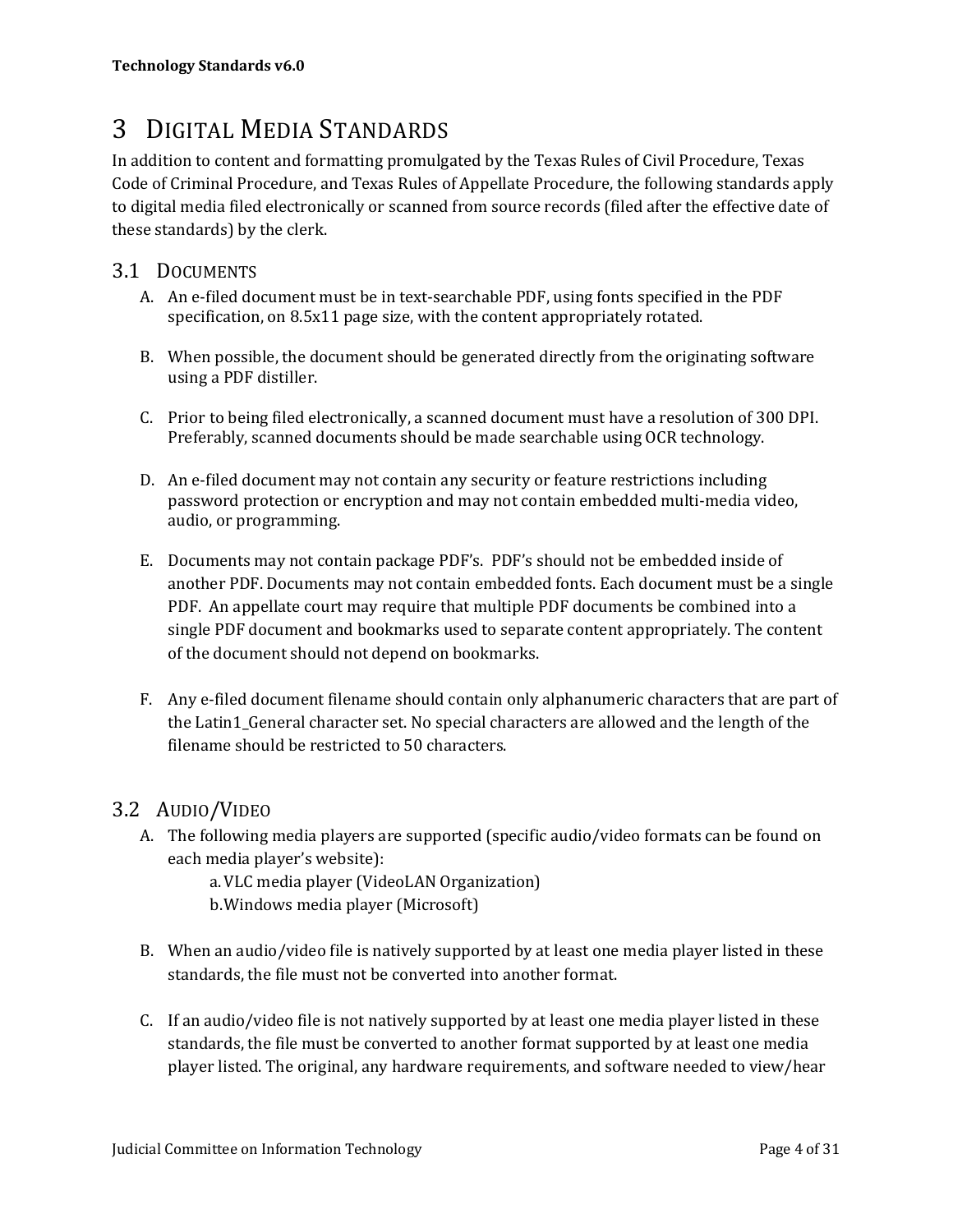the original must be submitted as well.

D. If modifications are needed to enhance the native audio/video, a copy of the original must be made. The modified copy (submitted in addition to the original audio/video) must also be generated in a format supported by at least one media player listed in these standards.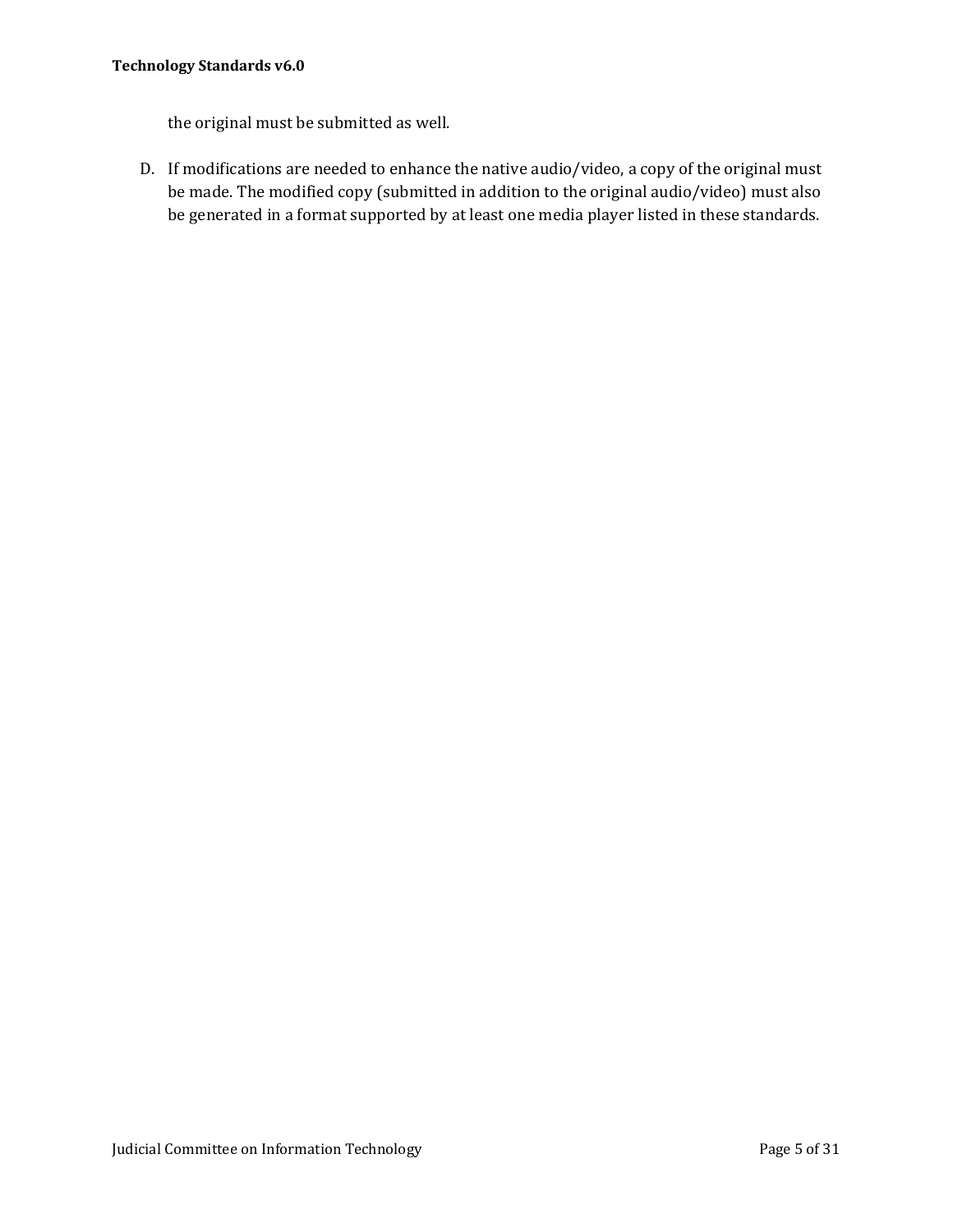## 4 EFILING FILING CONFIGURATIONS

Below are the standard filing configurations to be used in the eFiling system for district, county court at law, probate, constitutional county, and justice of the peace courts. This list of filing configurations must be accepted in each court. Courts and clerks may not add to this configuration but may eliminate codes if not needed in a particular jurisdiction.

It is important to note that these standards only apply to the electronic filing system which is a delivery system and are NOT standards for a county case management or document management system.

## 4.1 CIVIL CASES

| <b>Case Category Code</b>       | <b>Case Type Codes</b>                     |
|---------------------------------|--------------------------------------------|
| Civil - Contract                | Debt/Contract - Consumer/DTPA              |
|                                 | Debt/Contract - Debt Collection            |
|                                 | Debt/Contract - Fraud/Misrepresentation    |
|                                 | Debt/Contract - Other                      |
|                                 | Evictions - Commercial                     |
|                                 | <b>Evictions - Residential</b>             |
|                                 | Foreclosure - Home Equity-Expedited        |
|                                 | Foreclosure - Other                        |
|                                 | Franchise                                  |
|                                 | <b>Home Owners Association</b>             |
|                                 | Insurance                                  |
|                                 | Other Landlord/Tenant - Commercial         |
|                                 | Other Landlord/Tenant - Residential        |
|                                 | Non-Competition                            |
|                                 | Partnership                                |
|                                 | Repair and Remedy                          |
|                                 | Other Contract                             |
| Civil - Employment              | Discrimination                             |
|                                 | Retaliation                                |
|                                 | Termination                                |
|                                 | <b>Workers' Compensation</b>               |
|                                 | <b>Other Employment</b>                    |
| <b>Civil - Injury or Damage</b> | Assault/Battery                            |
|                                 | Construction                               |
|                                 | Defamation/Libel/Slander                   |
|                                 | Malpractice - Accounting                   |
|                                 | Malpractice - Legal                        |
|                                 | Malpractice - Medical                      |
|                                 | Malpractice - Other Professional Liability |
|                                 | Motor Vehicle Accident                     |
|                                 | Premises                                   |
|                                 | Product Liability - Asbestos/Silica        |

## *4.1.1 CASE CATEGORIES/TYPES*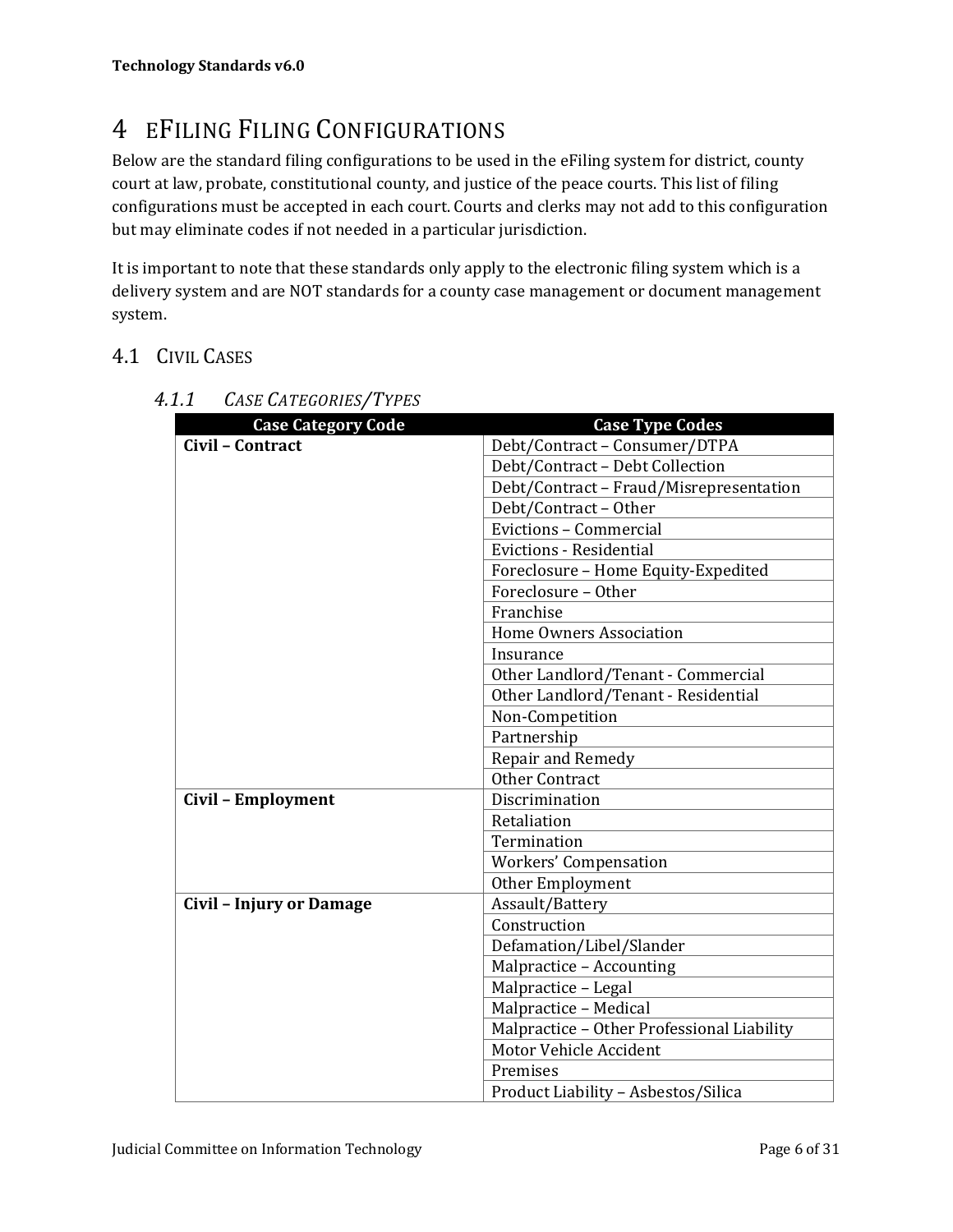|                                            | Product Liability - Other                     |
|--------------------------------------------|-----------------------------------------------|
|                                            | Other Injury or Damage                        |
| <b>Civil - Other Civil</b>                 | <b>Administrative Appeal</b>                  |
|                                            | Antitrust/Unfair Competition                  |
|                                            | Appeal from a Lower Court                     |
|                                            | <b>Bill of Review</b>                         |
|                                            | <b>Code Violations</b>                        |
|                                            | Communicable Disease                          |
|                                            | <b>Cruelly Treated Animal</b>                 |
|                                            | Dangerous Dog                                 |
|                                            | Dog Causing Death or Serious Bodily Injury    |
|                                            | Driver's License Suspension Hearing           |
|                                            | Foreign Judgment                              |
|                                            | <b>Fraudulent Liens</b>                       |
|                                            | Garnishment                                   |
|                                            | Handgun License                               |
|                                            | <b>Intellectual Property</b>                  |
|                                            | Judicial Review- Fraudulent Documents         |
|                                            | Lawyer Discipline                             |
|                                            | Order for Entry and Property Retrieval        |
|                                            | <b>Perpetuate Testimony</b>                   |
|                                            | Protective Order (Non-Domestic Relations)     |
|                                            | Securities/Stock                              |
|                                            | <b>Small Claims</b>                           |
|                                            | <b>Tortious Interference</b>                  |
|                                            | <b>Toll Road</b>                              |
|                                            | Tow Hearing                                   |
|                                            | <b>Transfer Structured Settlement Payment</b> |
|                                            | Rights                                        |
|                                            | Truancy                                       |
|                                            | Turnover                                      |
|                                            | Writ of Sequestration                         |
|                                            | Writ to Retrieve Judgment                     |
|                                            | Other Civil                                   |
| <b>Civil - Real Property</b>               | Condemnation                                  |
|                                            | <b>Eminent Domain</b>                         |
|                                            | Partition                                     |
|                                            | Quiet Title                                   |
|                                            | Tax Appraisal                                 |
|                                            | Trespass to Try Title                         |
|                                            | <b>Other Property</b>                         |
| <b>Civil - Related to Criminal Matters</b> | Expunction                                    |
|                                            | Judgment Nisi                                 |
|                                            | Non-Disclosure                                |
|                                            | Occupational Driver's License                 |
|                                            | Seizure/Forfeiture                            |
|                                            | Sexual Predator (Health & Safety Code 841)    |
|                                            | <b>Stolen or Seized Property</b>              |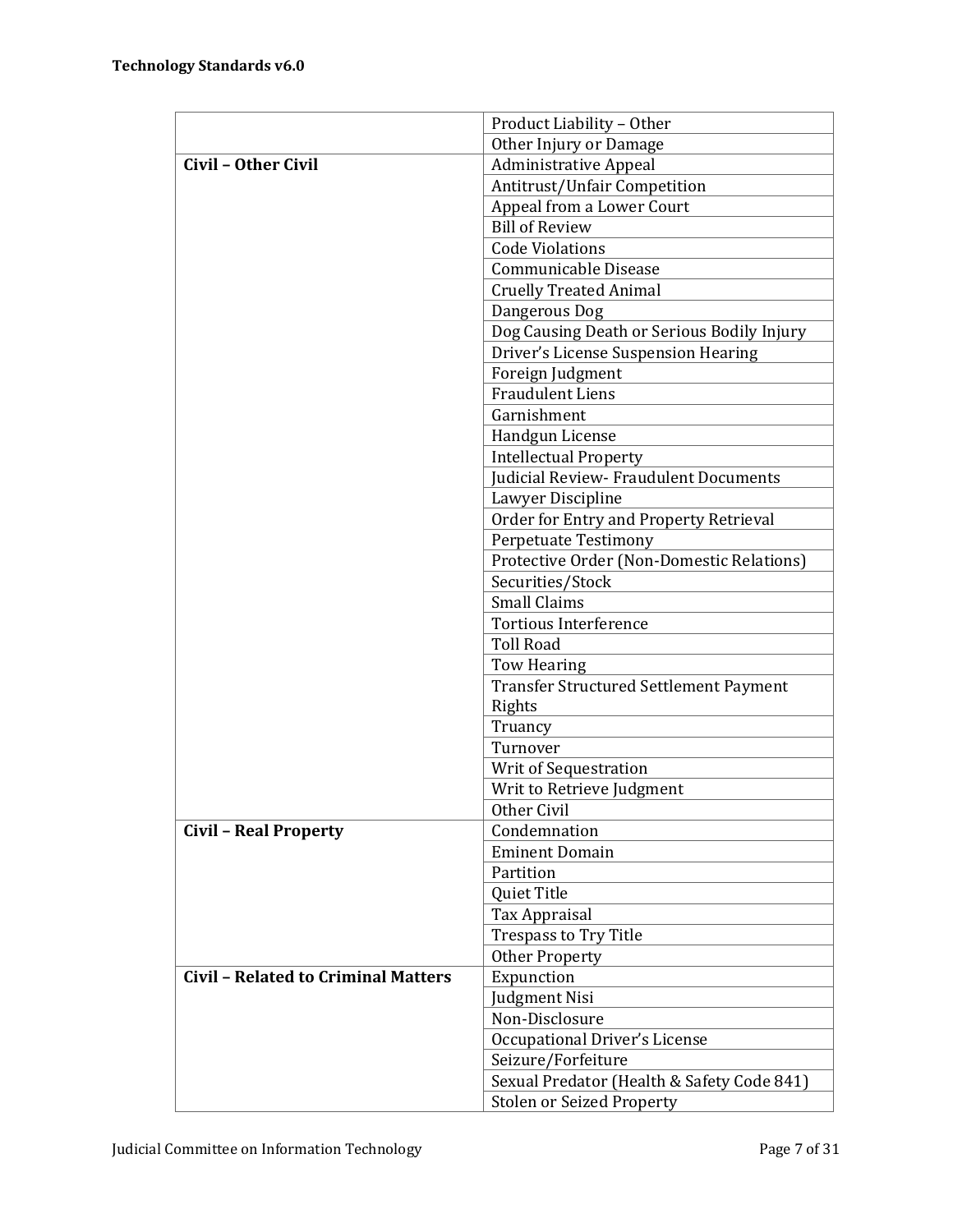|             | 0ther           |
|-------------|-----------------|
| Civil - Tax | Tax Delinquency |
|             | Tax Suit        |
|             | Other Tax       |

## *4.1.2 FILING TYPES*

| <b>New Case</b>                  | <b>Subsequent Filings</b>                     |
|----------------------------------|-----------------------------------------------|
| Application                      | <b>Amended Filing</b>                         |
| Petition                         | Answer/Response                               |
| Proposed Order                   | Bond                                          |
| Statement of Inability to Afford | Counter Claim/Cross                           |
| Costs                            | Action/Interpleader/Intervention/Third Party  |
| Transfer (County Use Only)       | Contest                                       |
|                                  | Filing of Action other than Original          |
|                                  | Garnishment                                   |
|                                  | Motion (No Fee)                               |
|                                  | <b>Motion for Contempt</b>                    |
|                                  | <b>Motion for New Trial</b>                   |
|                                  | Motion to Modify                              |
|                                  | <b>Motion to Reinstate</b>                    |
|                                  | Motion to Terminate Wage Withholding          |
|                                  | <b>Motion to Transfer</b>                     |
|                                  | <b>Notice</b>                                 |
|                                  | Notice of Appeal                              |
|                                  | No Fee Documents                              |
|                                  | Proposed Order                                |
|                                  | Request                                       |
|                                  | <b>Statement of Inability to Afford Costs</b> |
|                                  | Transfer (County Use Only)                    |
|                                  | <b>Vital Statistics Forms</b>                 |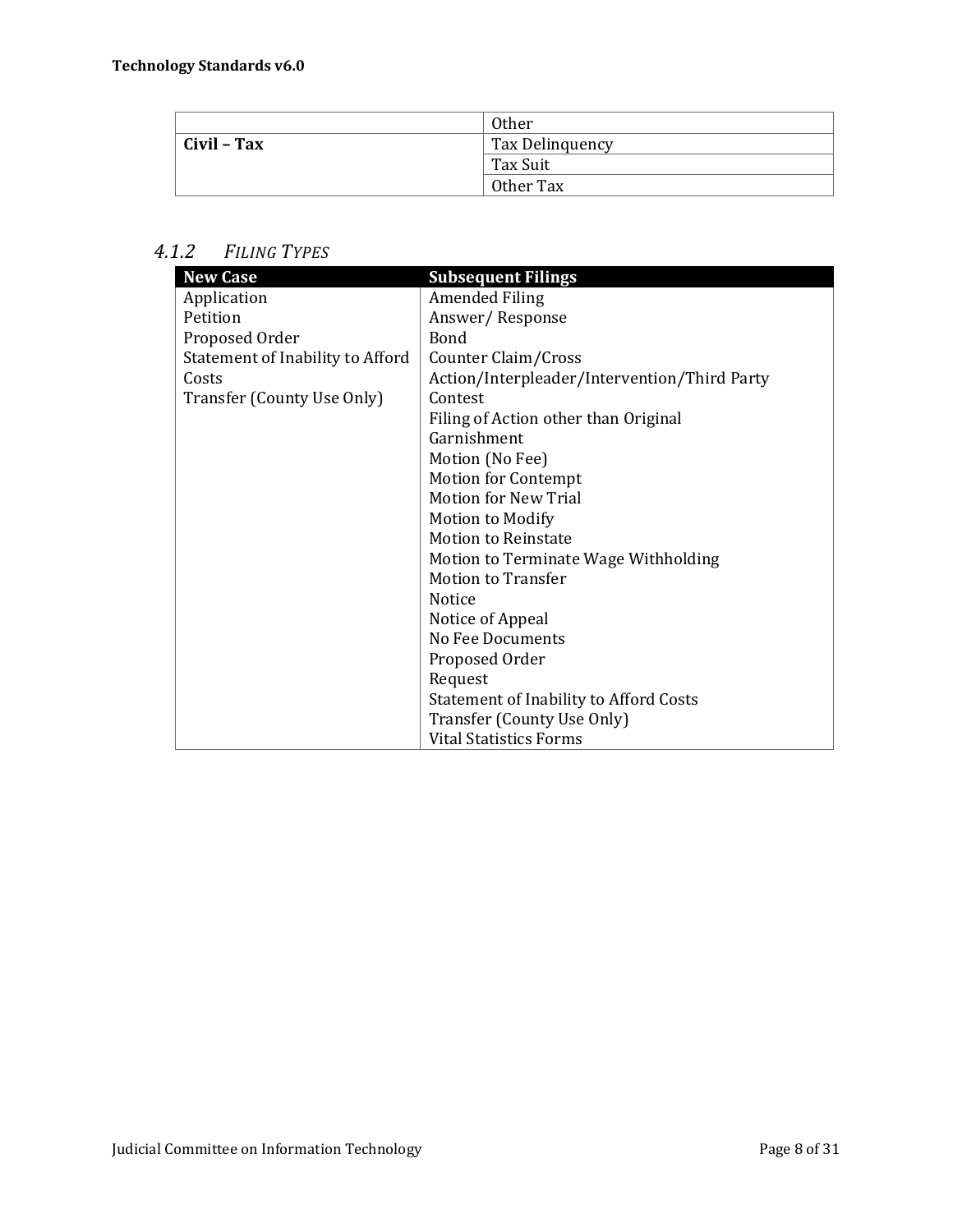## 4.2 FAMILY CASES

The Title IV-D Agency (Texas Office of the Attorney General – Child Support Division) will file its documents under the "Family – Title IV-D (OAG Use Only)" category and use only the case and filing types that begin with "(Title IV-D OAG Use Only) for all its new and subsequent filings.

| <b>Case Category Code</b>                 | <b>Case Type Codes</b>                       |
|-------------------------------------------|----------------------------------------------|
| <b>Family - Marriage Relationship</b>     | Annulment with Children                      |
|                                           | Annulment without Children                   |
|                                           | Declare Marriage Void                        |
|                                           | Divorce with Children                        |
|                                           | Divorce without Children                     |
| <b>Family - Other Family Law</b>          | <b>Adult Adoption</b>                        |
|                                           | Register Foreign Judgment                    |
|                                           | Garnishment                                  |
|                                           | Habeas Corpus                                |
|                                           | Name Change                                  |
|                                           | Protective Order                             |
|                                           | Removal of Disabilities of Minority          |
|                                           | Temporary Authorization for Care of Child    |
|                                           | <b>Unaccompanied Alien Child</b>             |
|                                           | <b>Other</b>                                 |
| <b>Family - Parent-Child Relationship</b> | Adoption/Adoption with Termination           |
|                                           | <b>Child Protection</b>                      |
|                                           | Child Protection (Gov. Code 24.620)          |
|                                           | Child Support                                |
|                                           | <b>Custody or Visitation</b>                 |
|                                           | <b>Gestational Parenting</b>                 |
|                                           | <b>Grandparent Access</b>                    |
|                                           | Parentage/Paternity/Voluntary Legitimation   |
|                                           | <b>Termination of Parental Rights</b>        |
|                                           | Other Parent-Child                           |
| <b>Family - Post-judgment Actions</b>     | Enforcement                                  |
|                                           | Modification - Custody                       |
|                                           | Modification - Other                         |
| Family - Title IV-D (OAG Use Only)        | (Title IV-D OAG Use Only) Establishment      |
|                                           | (Title IV-D OAG Use Only) Paternity          |
|                                           | (Title IV-D OAG Use Only) Interstate - No TX |
|                                           | Cause                                        |
|                                           | (Title IV-D OAG Use Only) Interstate -       |
|                                           | <b>Existing TX Cause</b>                     |
|                                           | (Title IV-D OAG Use Only) Enforcement        |
|                                           | (Title IV-D OAG Use Only) Intervention       |
|                                           | (Title IV-D OAG Use Only) Other - Billed     |
|                                           | (Title IV-D OAG Use Only) Other - Not Billed |
|                                           | (Title IV-D OAG Use Only) Capias/Writ        |
|                                           | (Title IV-D OAG Use Only) Service Documents  |

*4.2.1 CASE CATEGORIES/TYPES*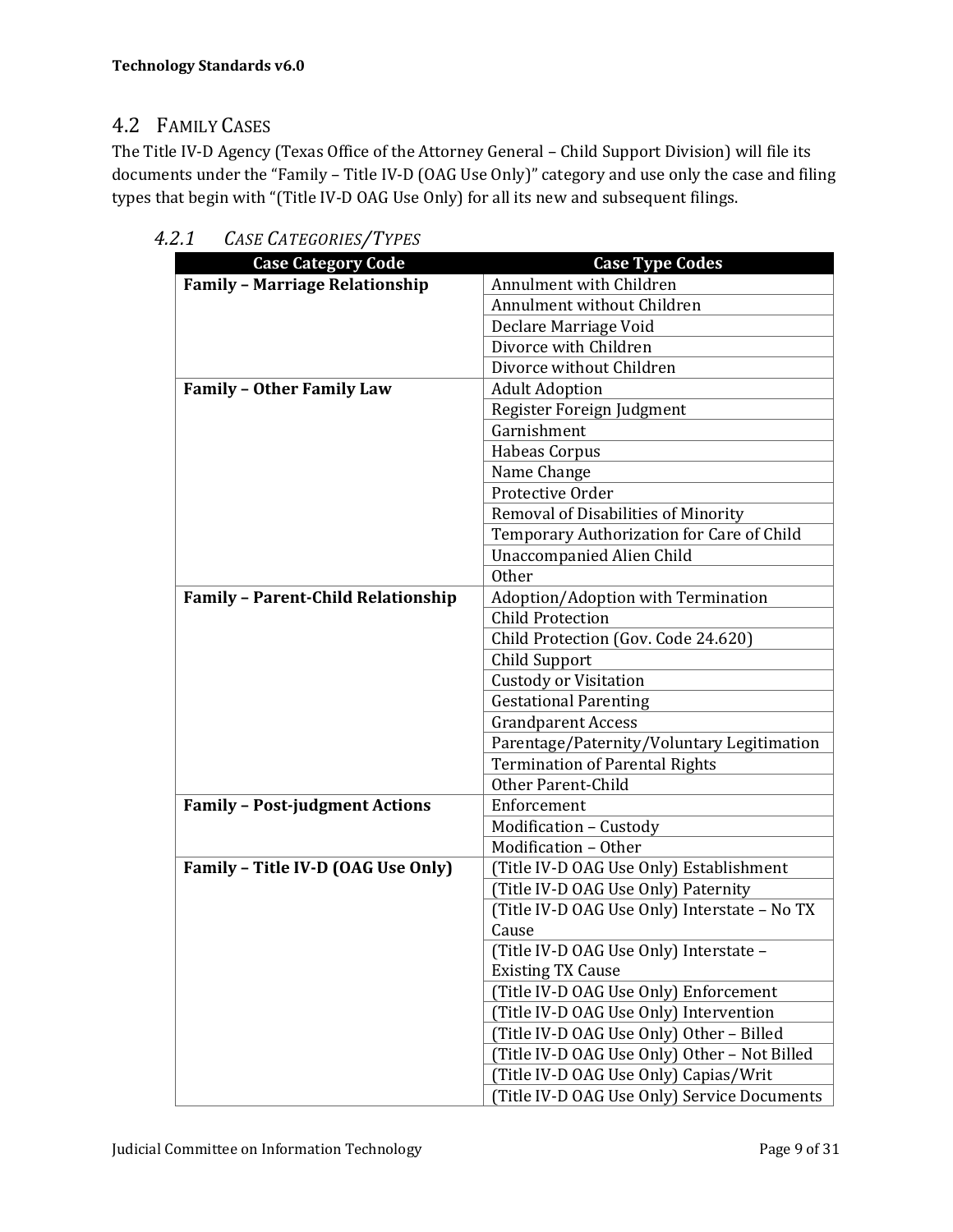### *4.2.2 FILING TYPES*

| <b>New Case</b>                               | <b>Subsequent Filings</b>                     |
|-----------------------------------------------|-----------------------------------------------|
| Application                                   | <b>Amended Filing</b>                         |
| Petition                                      | Answer/Contest/Response/Waiver                |
| Proposed Order                                | Bond                                          |
| <b>Statement of Inability to Afford Costs</b> | Counter Claim/Cross                           |
| Transfer (County Use Only)                    | Action/Interpleader/Intervention/Third        |
| (Title IV-D OAG Use Only)                     | Party                                         |
| Establishment                                 | Habeas Corpus (Continuing Jurisdiction)       |
| (Title IV-D OAG Use Only) Paternity           | Motion (No Fee)                               |
| (Title IV-D OAG Use Only) Interstate -        | <b>Motion for Contempt</b>                    |
| No TX Cause                                   | <b>Motion for Enforcement</b>                 |
| (Title IV-D OAG Use Only) Interstate -        | <b>Motion for New Trial</b>                   |
| <b>Existing TX Cause</b>                      | Motion to Modify                              |
| (Title IV-D OAG Use Only) Enforcement         | Motion to Modify and Enforce                  |
| (Title IV-D OAG Use Only) Intervention        | <b>Motion to Reinstate</b>                    |
| (Title IV-D OAG Use Only) Other -             | Motion to Revoke/Suspend/Withhold             |
| <b>Billed</b>                                 | Motion to Stay                                |
| (Title IV-D OAG Use Only) Other - Not         | Motion to Terminate Wage Withholding          |
| <b>Billed</b>                                 | <b>Motion to Transfer</b>                     |
| (Title IV-D OAG Use Only) Capias/Writ         | Notice                                        |
| (Title IV-D OAG Use Only) Service             | Notice of Appeal                              |
| Documents                                     | Notice of Delinquency                         |
|                                               | No Fee Documents                              |
|                                               | Proposed Order                                |
|                                               | Request                                       |
|                                               | <b>Statement of Inability to Afford Costs</b> |
|                                               | Transfer (County Use Only)                    |
|                                               | (Title IV-D OAG Use Only) Establishment       |
|                                               | (Title IV-D OAG Use Only) Paternity           |
|                                               | (Title IV-D OAG Use Only) Interstate - No TX  |
|                                               | Cause                                         |
|                                               | (Title IV-D OAG Use Only) Interstate -        |
|                                               | <b>Existing TX Cause</b>                      |
|                                               | (Title IV-D OAG Use Only) Enforcement         |
|                                               | (Title IV-D OAG Use Only) Intervention        |
|                                               | (Title IV-D OAG Use Only) Other - Billed      |
|                                               | (Title IV-D OAG Use Only) Other - Not Billed  |
|                                               | (Title IV-D OAG Use Only) Capias/Writ         |
|                                               | (Title IV-D OAG Use Only) Service Documents   |

## *4.2.3 PARTY TYPES*

For each Title IV-D case type, the court will list one (1) Petitioner and two (2) Respondents as required party types.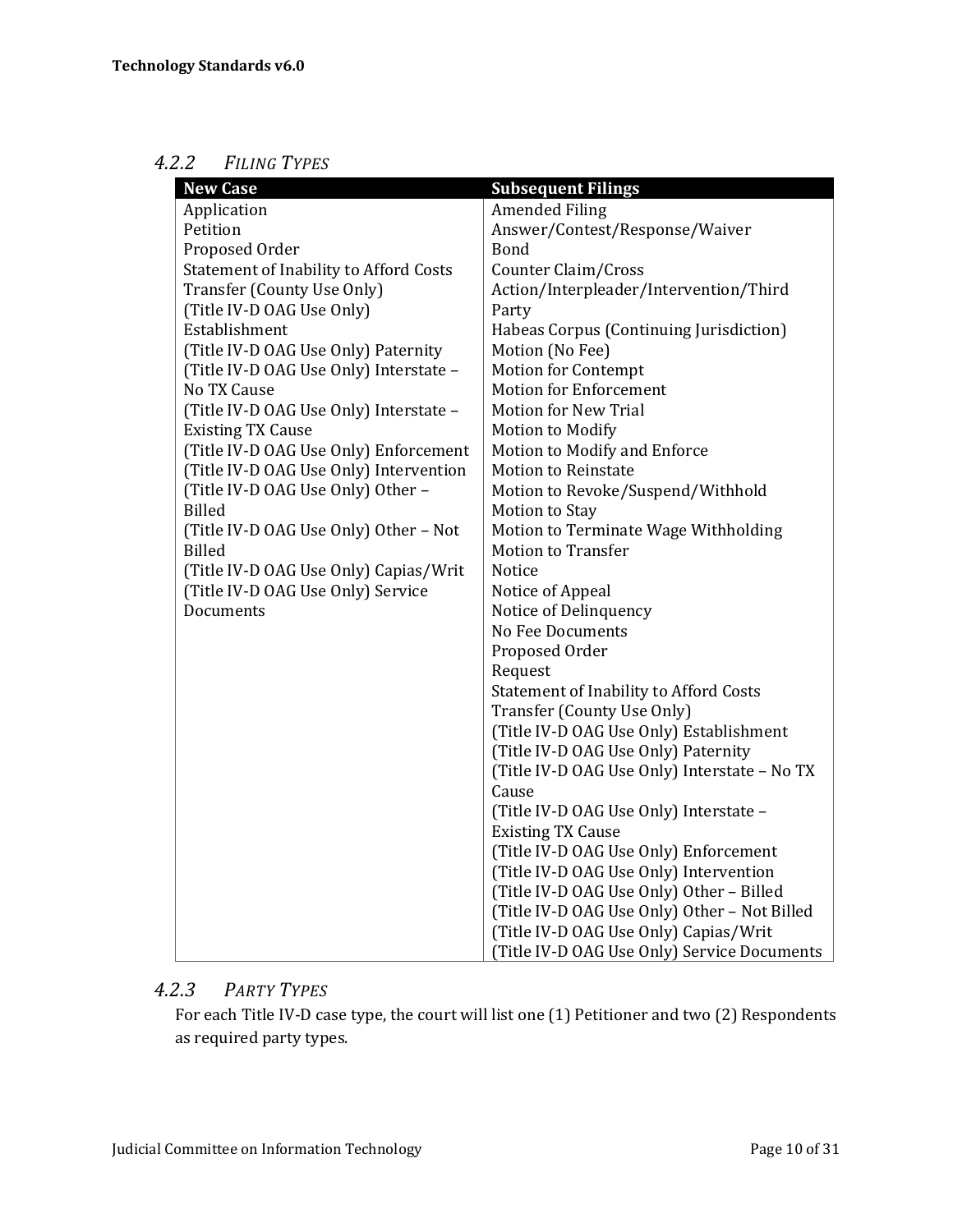## 4.3 PROBATE CASES

## *4.3.1 CASE CATEGORIES/TYPES*

| <b>Case Category Code</b> | <b>Case Type Codes</b>               |
|---------------------------|--------------------------------------|
| <b>Probate</b>            | Dependent Administration             |
|                           | <b>Independent Administration</b>    |
|                           | Foreign Will                         |
|                           | <b>Letters Testamentary</b>          |
|                           | <b>Muniment of Title</b>             |
|                           | Other Estate Proceedings             |
|                           | <b>Small Estate Proceedings</b>      |
|                           | Open Safety Deposit Box              |
| Probate - Guardianship    | Guardianship - Adult                 |
|                           | Guardianship - Minor                 |
|                           | <b>Guardianship Management Trust</b> |
|                           | Sale of Property                     |
| <b>Probate - Other</b>    | <b>Other Probate</b>                 |
|                           | Relief from Firearms Disability      |
|                           | <b>Condemnation/Eminent Domain</b>   |
|                           | (Bexar/Denton/Travis County Only)    |

## *4.3.2 FILING TYPES*

| <b>New Case</b>            | <b>Subsequent Filings</b>                                  |
|----------------------------|------------------------------------------------------------|
| Application                | <b>Amended Filing</b>                                      |
| Application with Ad Litem  | <b>Annual Account</b>                                      |
| Guardianship Information   | <b>Annual Report</b>                                       |
| Letter                     | Answer/Response                                            |
| Petition                   | <b>Application for Removal</b>                             |
| Proposed Order             | Application in an Existing Estate                          |
| Statement of Inability to  | Application on Sale of Personal Property                   |
| <b>Afford Costs</b>        | Application on Sale of Real Property                       |
| Will/Codicil               | <b>Bond</b>                                                |
| Transfer (County Use Only) | Claim                                                      |
|                            | Counter Claim/Cross                                        |
|                            | Action/Interpleader/Intervention/Third Party/Contest       |
|                            | <b>Final Account</b>                                       |
|                            | <b>Final Report</b>                                        |
|                            | Inventory                                                  |
|                            | Inventory – (filed after the $90th$ day after the date the |
|                            | personal rep has qualified)                                |
|                            | Motion (No Fee)                                            |
|                            | No Fee Documents                                           |
|                            | <b>Notice</b>                                              |
|                            | 0ath                                                       |
|                            | Proposed Order                                             |
|                            | Request                                                    |
|                            | Statement of Inability to Afford Costs                     |
|                            | Will/Codicil                                               |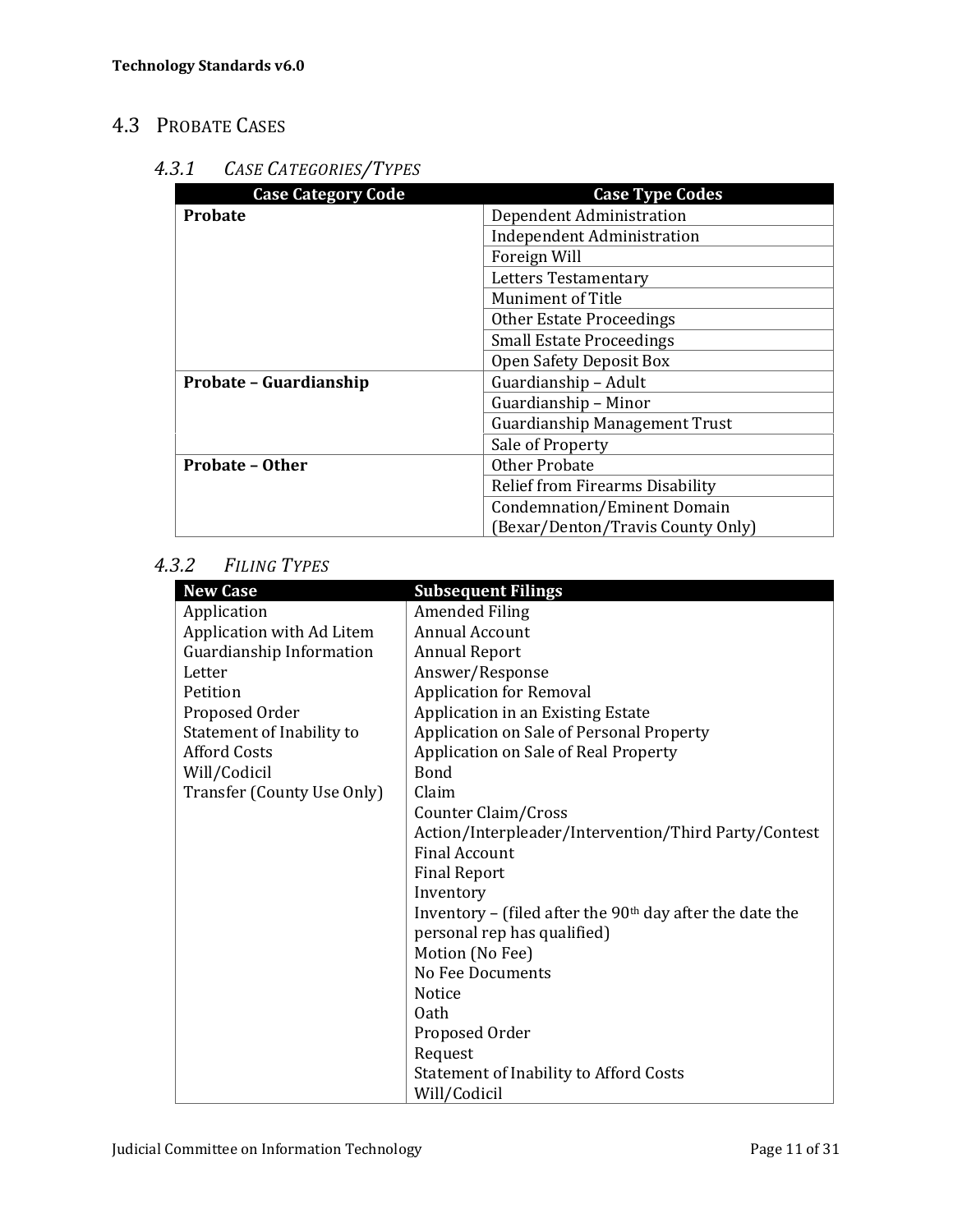## 4.4 MULTI-DISTRICT LITIGATION (MDL) CASES

The case categories and types below are updated upon an order from the Supreme Court creating or removing a MDL case type.

### *4.4.1 CASE CATEGORIES/TYPES*

| <b>Case Category Code</b>              | <b>Case Type Codes</b>         |
|----------------------------------------|--------------------------------|
| <b>Multi-District Litigation (MDL)</b> | MDL - Asbestosis               |
|                                        | MDL – GM Ignition Switch       |
|                                        | MDL - Hailstorm                |
|                                        | MDL – Hurricane Ike            |
|                                        | <b>MDL</b> - Product Liability |

#### *4.4.2 FILING TYPES*

| <b>New Case</b>                  | <b>Subsequent Filings</b>                    |
|----------------------------------|----------------------------------------------|
| Application                      | Amended Filing                               |
| Petition                         | Answer / Response                            |
| Proposed Order                   | Bond                                         |
| Statement of Inability to Afford | Counter Claim/Cross                          |
| Costs                            | Action/Interpleader/Intervention/Third Party |
| Transfer (County Use Only)       | Contest                                      |
|                                  | Motion (No Fee)                              |
|                                  | <b>Motion for Contempt</b>                   |
|                                  | <b>Motion for Enforcement</b>                |
|                                  | <b>Motion for New Trial</b>                  |
|                                  | Motion to Modify                             |
|                                  | <b>Motion to Reinstate</b>                   |
|                                  | Motion to Terminate Wage Withholding         |
|                                  | <b>Motion to Transfer</b>                    |
|                                  | Notice                                       |
|                                  | Notice of Appeal                             |
|                                  | No Fee Documents                             |
|                                  | Proposed Order                               |
|                                  | Request                                      |
|                                  | Statement of Inability to Afford Costs       |
|                                  |                                              |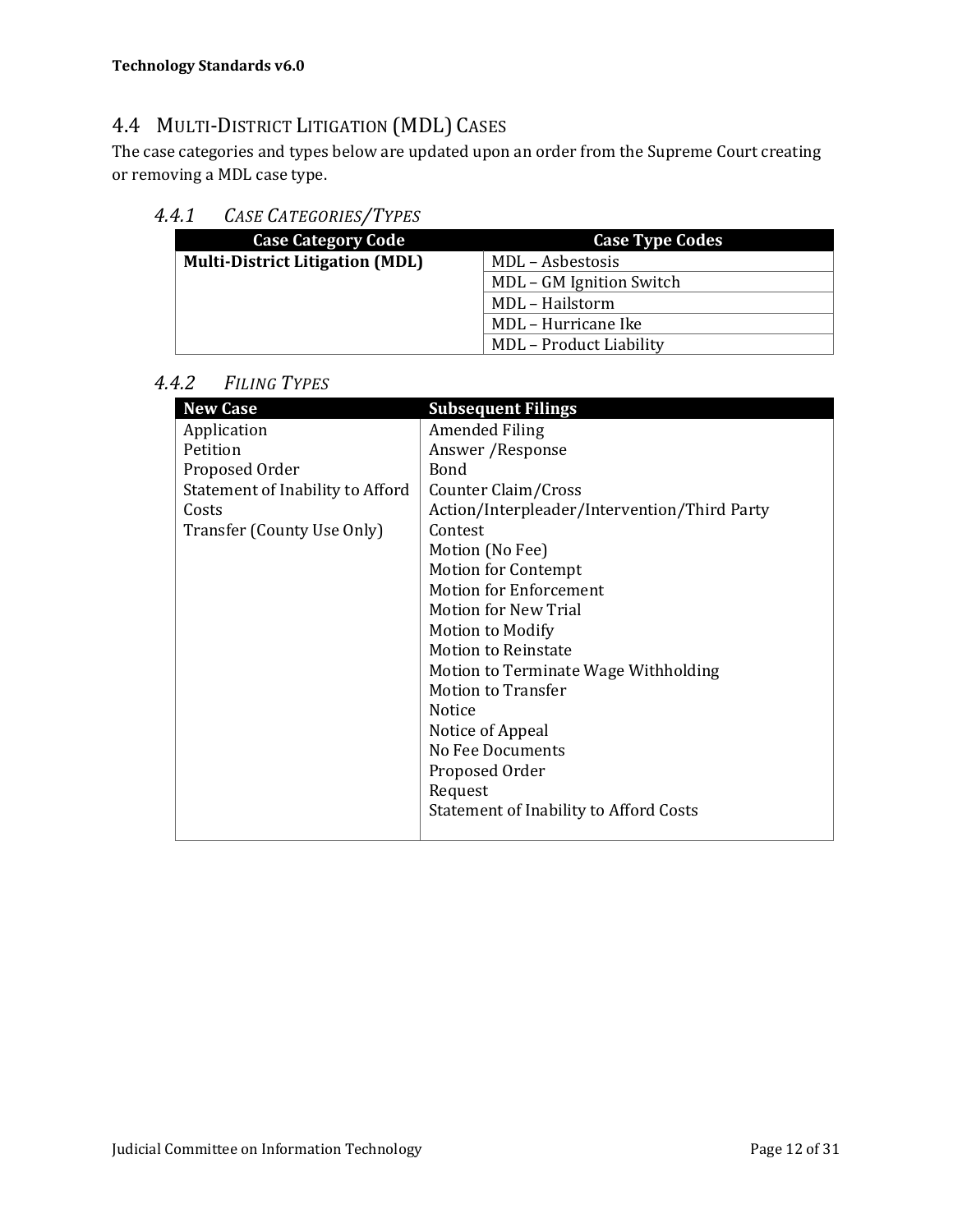## 4.5 CRIMINAL CASES

### *4.5.1 CASE CATEGORIES/TYPES*

| <b>Case Category Code</b>     | <b>Case Type Codes</b>                     |
|-------------------------------|--------------------------------------------|
| <b>Criminal - Misdemeanor</b> | Appeal from a Lower Court                  |
|                               | Misdemeanor <sup>1</sup>                   |
|                               | Misdemeanor A                              |
|                               | Misdemeanor B                              |
|                               | Misdemeanor C                              |
|                               | Magistrate Case                            |
|                               | Occupational Driver's License              |
|                               | Writ-Other                                 |
|                               | Writ - Habeas Corpus - Other               |
|                               | Writ - Habeas Corpus - 11.072              |
| <b>Criminal - Felony</b>      | Appeal from a Lower Court                  |
|                               | <b>Acquittal Expunction</b>                |
|                               | Capital Felony                             |
|                               | Felony                                     |
|                               | Felony 1                                   |
|                               | Felony 2                                   |
|                               | Felony 3                                   |
|                               | Felony - State Jail                        |
|                               | Magistrate Case                            |
|                               | Occupational Driver's License              |
|                               | Sexual Predator (Health & Safety Code 841) |
|                               | Writ - Habeas Corpus - Other               |
|                               | Writ - Habeas Corpus - 11.07 and 11.071    |
|                               | Writ - Habeas Corpus - 11.072              |

## *4.5.2 FILING TYPES*

| <b>New Case</b>                 | <b>Subsequent Filings</b>                        |
|---------------------------------|--------------------------------------------------|
| Complaint                       | Amended Filing                                   |
| Indictment                      | Amended Filing for Occupational Driver's License |
| Information                     | Affidavit                                        |
| Petition                        | Answer/Response                                  |
| Transfer Case (County Use Only) | Application                                      |
|                                 | <b>Bill of Review</b>                            |
|                                 | <b>Bond</b>                                      |
|                                 | Election as to Punishment                        |
|                                 | Expunction (TABC 106.12)                         |
|                                 | Letters                                          |
|                                 | Motion                                           |
|                                 | <b>Motion for New Trial</b>                      |
|                                 | Motion to Revoke Probation/Adjudicate Guilt      |

 $^1$  For the "Misdemeanor" and "Felony" case types, the intent is that the clerk chooses either the broad case type (Misdemeanor) OR the detailed case types (Misdemeanor A, Misdemeanor B, Misdemeanor C).

 $\overline{a}$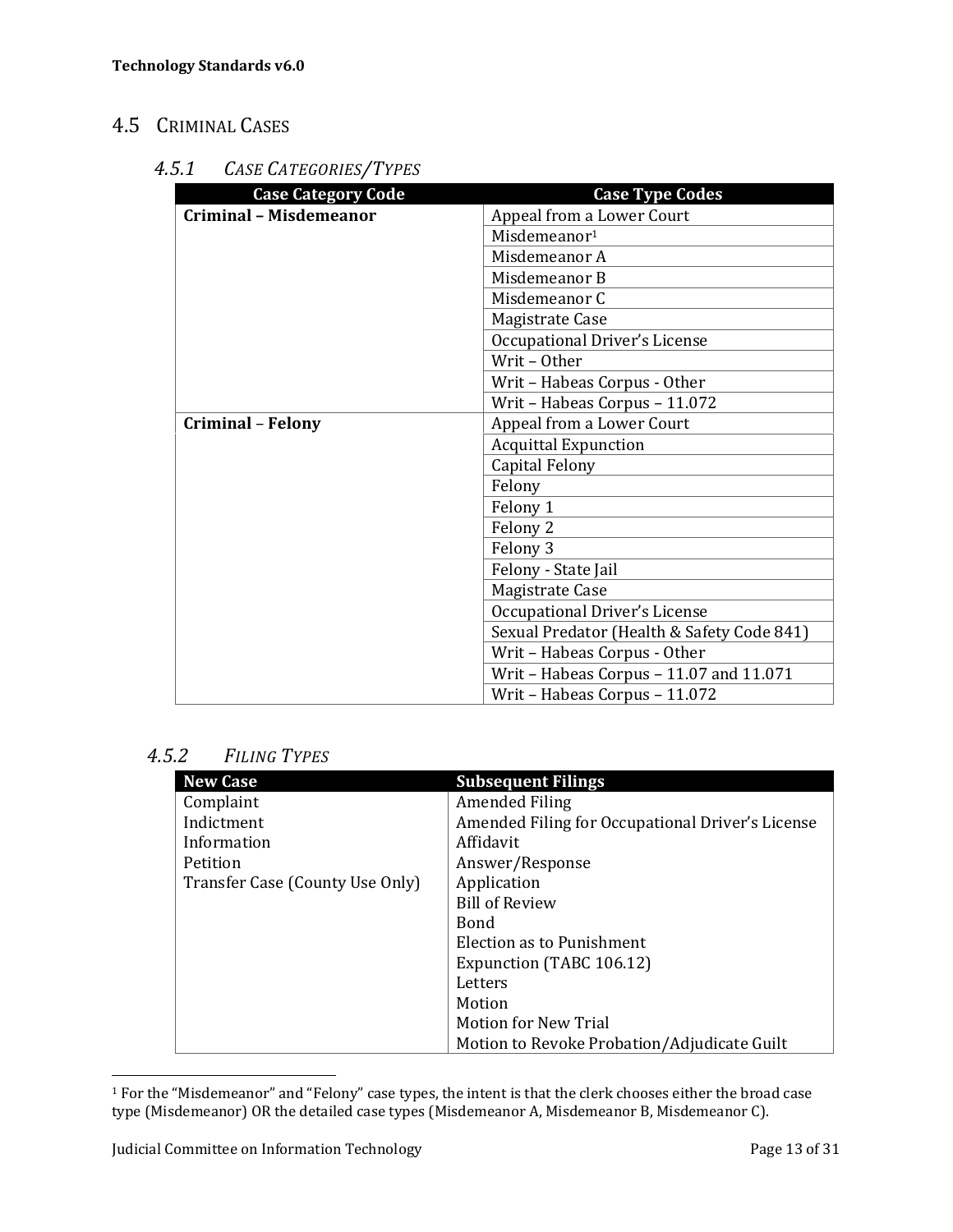| No Fee Documents                            |
|---------------------------------------------|
| Notice                                      |
| Notice of Appeal                            |
| Notice of Non-Disclosure                    |
| Pleas                                       |
| Proposed Order                              |
| <b>Reinstatement with Cost</b>              |
| Request                                     |
| Report/Return                               |
| Sanctions Toward Effective Probation (STEP) |
| <b>Statement of Facts Form</b>              |
| Subpoena/Summons                            |
| Warrants                                    |
| Writs                                       |
|                                             |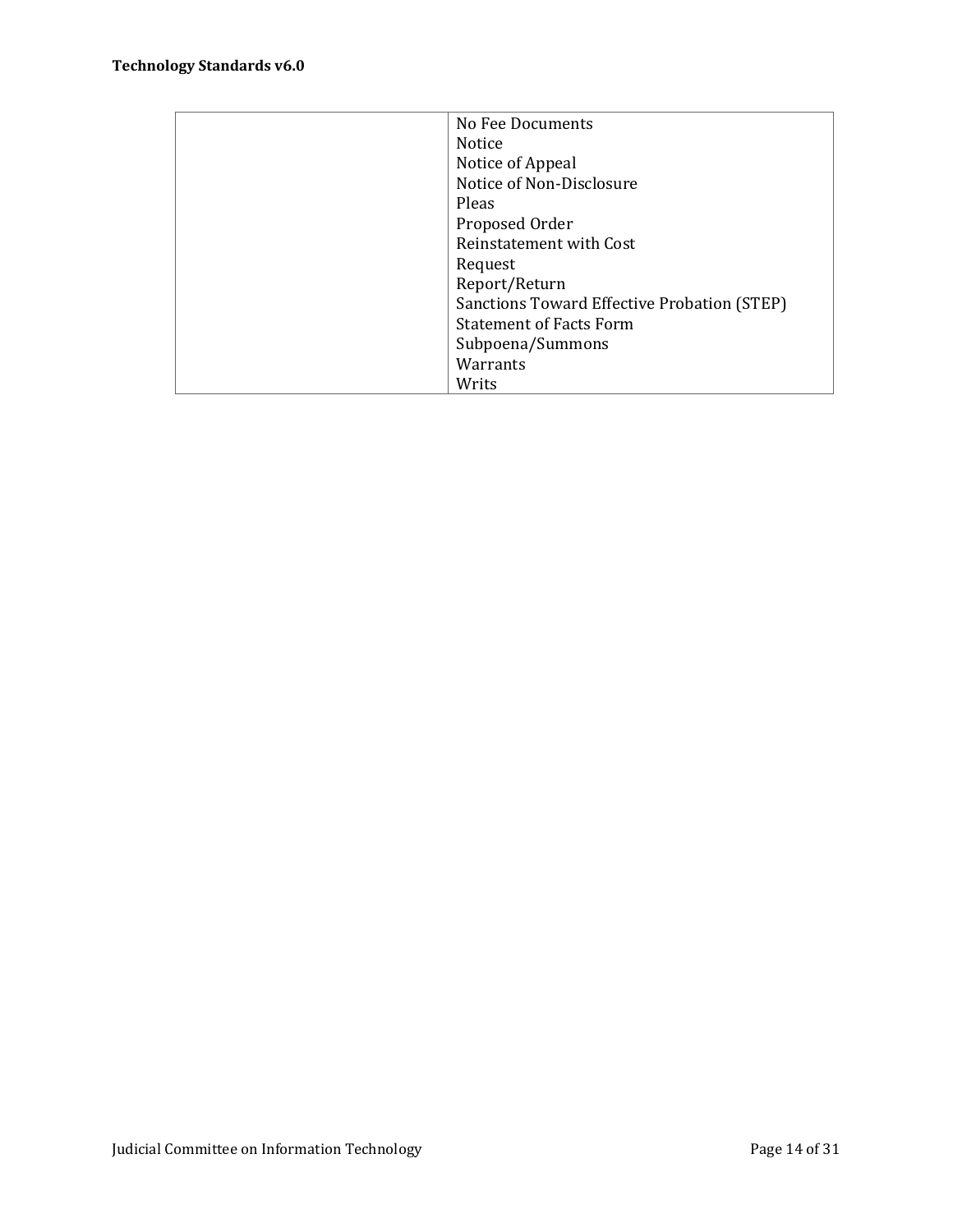## 4.6 FOURTEEN COURTS OF APPEALS

## *4.6.1 CASE CATEGORIES/TYPES*

| <b>Case Category Code</b>                  | <b>Case Type Codes</b>                       |
|--------------------------------------------|----------------------------------------------|
| Civil - Contract                           | <b>All Cases</b>                             |
| Civil - Employment                         | <b>Workers Compensation</b>                  |
|                                            | Other Employment                             |
| <b>Civil - Injury or Damage</b>            | Personal Injury                              |
|                                            | <b>Professional Malpractice</b>              |
| Civil - Other Civil                        | <b>Administrative Appeal</b>                 |
|                                            | Corporation/Partnership                      |
|                                            | Election - Original Proceeding               |
|                                            | Election - Appeal                            |
|                                            | <b>Governmental Immunity</b>                 |
|                                            | Insurance                                    |
|                                            | Lawyer Discipline                            |
|                                            | Mandamus                                     |
|                                            | Oil and Gas                                  |
|                                            | Prohibition                                  |
|                                            | Securities/Stock                             |
|                                            | Other Civil                                  |
| <b>Civil - Real Property</b>               | <b>All Cases</b>                             |
| <b>Civil - Related to Criminal Matters</b> | Expunction                                   |
|                                            | Non-Disclosure                               |
|                                            | Seizure/Forfeiture                           |
| Civil - Tax                                | <b>All Cases</b>                             |
| Criminal                                   | <b>All Cases</b>                             |
| <b>Family - Marriage Relationship</b>      | <b>Marriage Dissolution</b>                  |
|                                            | <b>Divorce</b>                               |
| <b>Family - Parent-Child Relationship</b>  | <b>SAPCR (Suit Affecting Parent-Child</b>    |
|                                            | Relationship)                                |
|                                            | <b>Termination of Parental Rights</b>        |
| Family - Title IV-D (OAG Use Only)         | <b>All Cases</b>                             |
| <b>Iuvenile</b>                            | All Cases                                    |
| <b>Probate</b>                             | <b>Estate Proceedings and Administration</b> |
|                                            | Guardianship                                 |
|                                            | <b>Mental Health</b>                         |

### *4.6.2 FILING TYPES*

| <b>New Case and Subsequent Filings</b>    |
|-------------------------------------------|
| Affidavit of Indigence (TRAP 20.1(c),(2)) |
| Amended Notice of Appeal                  |
| Appendix                                  |
| <b>Brief Not Requesting Oral Argument</b> |
| <b>Brief Requesting Oral Argument</b>     |
| Copy of Notice of Appeal                  |
| Copy of Notice of Appeal - Exempt         |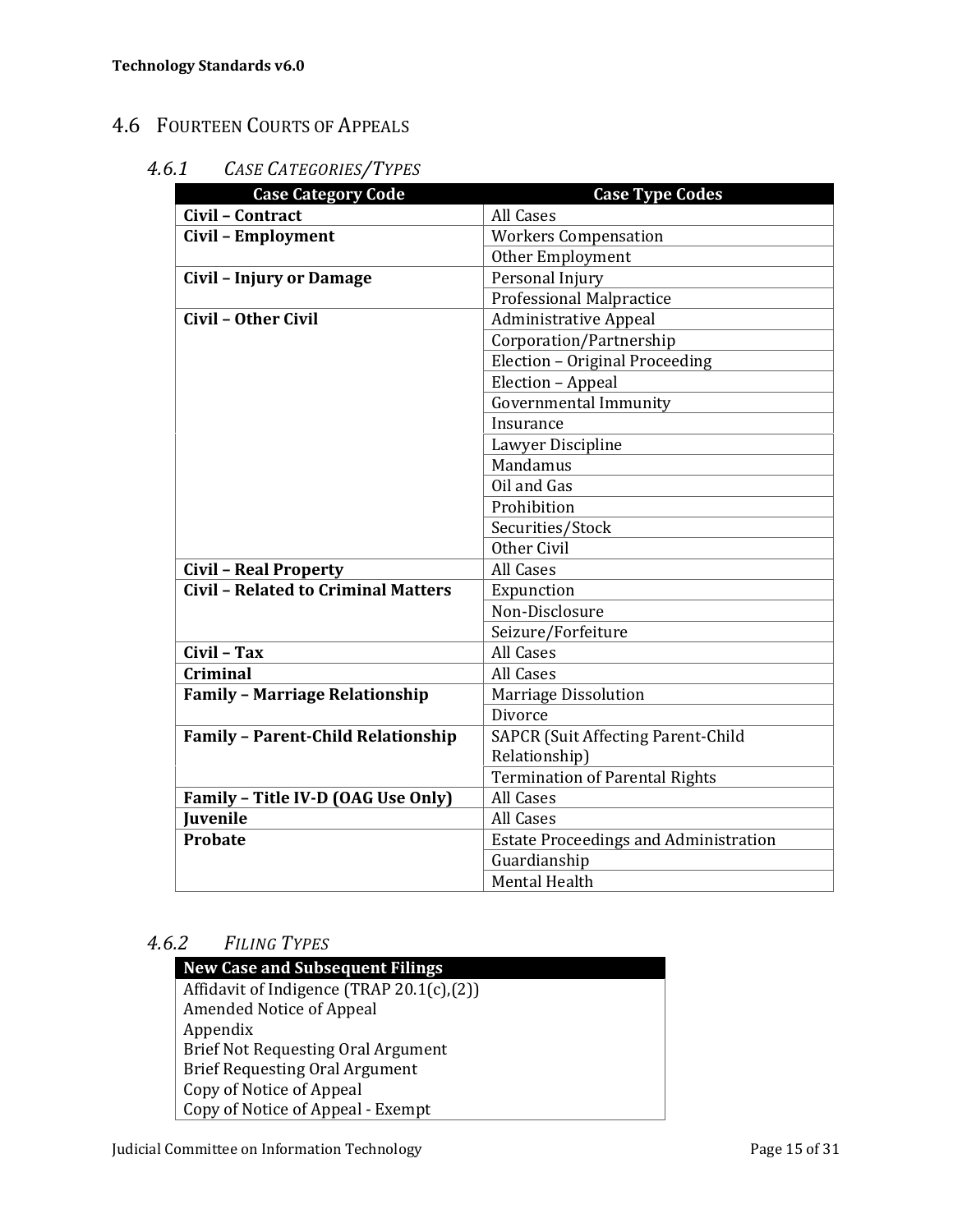| Docketing Statement                        |
|--------------------------------------------|
| Exhibit                                    |
| Exhibits - Exempt                          |
| Letter                                     |
| <b>Mediation Document</b>                  |
| Motion                                     |
| Motion - Exempt                            |
| <b>Motion for Emergency Relief</b>         |
| Motion for Emergency Relief - Exempt       |
| <b>Motion for Rehearing</b>                |
| Motion for Rehearing - Exempt              |
| Original Proceeding Petition               |
| Original Proceeding Petition - Exempt      |
| Original Proceeding Response               |
| Other Brief                                |
| Other Document                             |
| Petition for Discretionary Review          |
| <b>Petition for Permissive Appeal</b>      |
| Petition for Permissive Appeal - Exempt    |
| Reply to Petition for Discretionary Review |
| Response                                   |
| Sworn Record                               |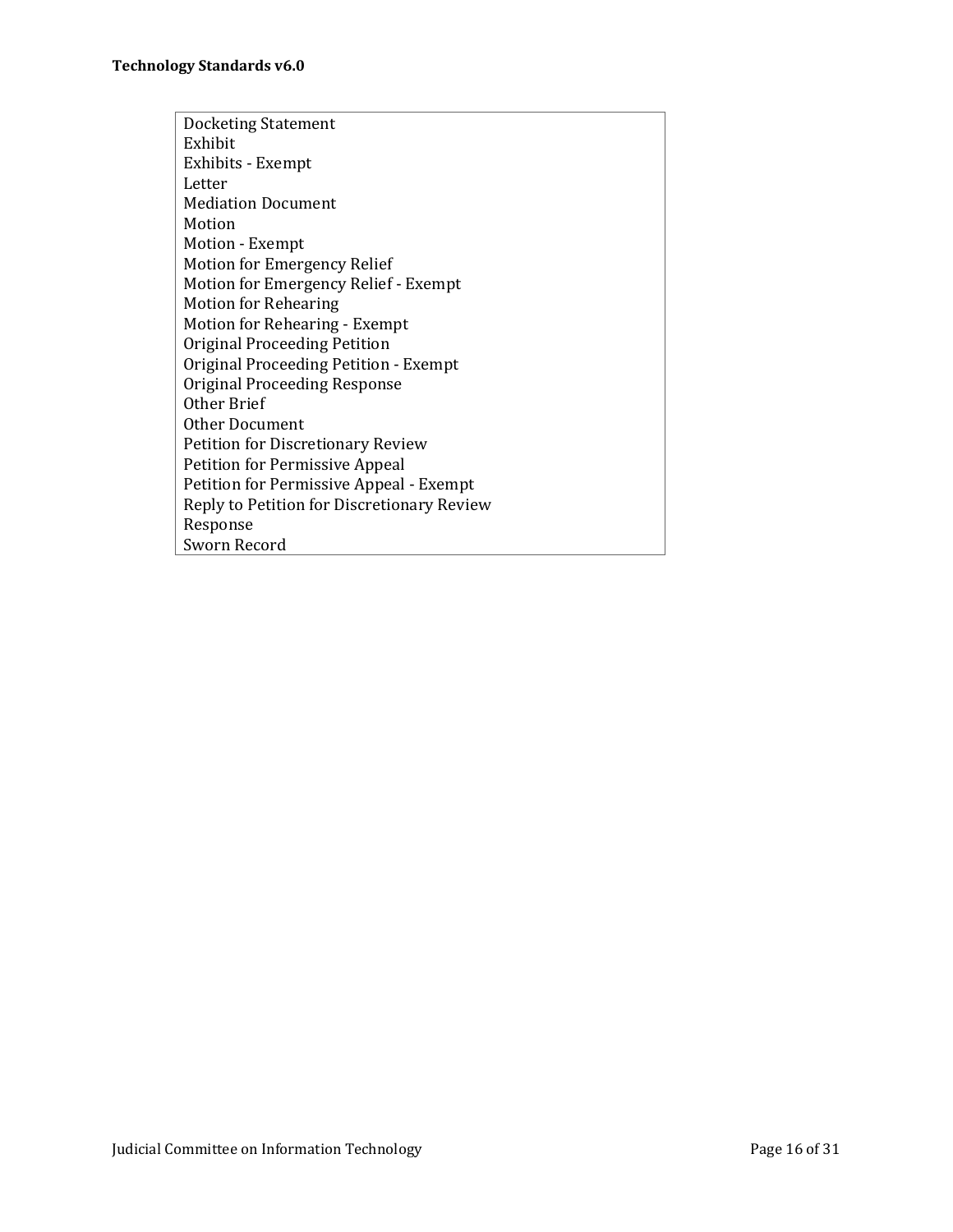## 4.7 OTHER STANDARD ELECTRONIC FILING SYSTEM CONFIGURATIONS

#### *4.7.1 STANDARD DOCUMENTS TO FILE*

All filers will be given the following document types to file per envelope:

| <b>Display Name</b>                  | <b>Formats Allowed Stamped?</b> |     | <b>Multiples</b><br>Allowed? |
|--------------------------------------|---------------------------------|-----|------------------------------|
| <b>Standalone Document</b>           | PDF                             | Yes | Yes                          |
| <b>Proposed Order</b>                | PDF                             | Nο  | Yes                          |
| <b>Exhibits/Supporting Documents</b> | PDF                             | Nο  | Yes                          |

#### *4.7.2 STANDARD FILER PROCESSES*

All filers using the electronic filing system must follow the standard processes when filing particular items with the court. Clerks may not return a document for correction if the filer followed the processes outlined below.

#### **4.7.2.1 Request for Citations**

When citation is needed, the filer must select "Issue Citation" as an additional service.

#### *Preferred Clerk Implementation*

- **1.** Clerk accepts the lead document and attachments and then electronically prepares the citation.
- **2.** Clerk sends the citation to the filer via
	- a. The eFileTexas system as a "eServe Only" filing,
	- b. Email to the party using the email address on file.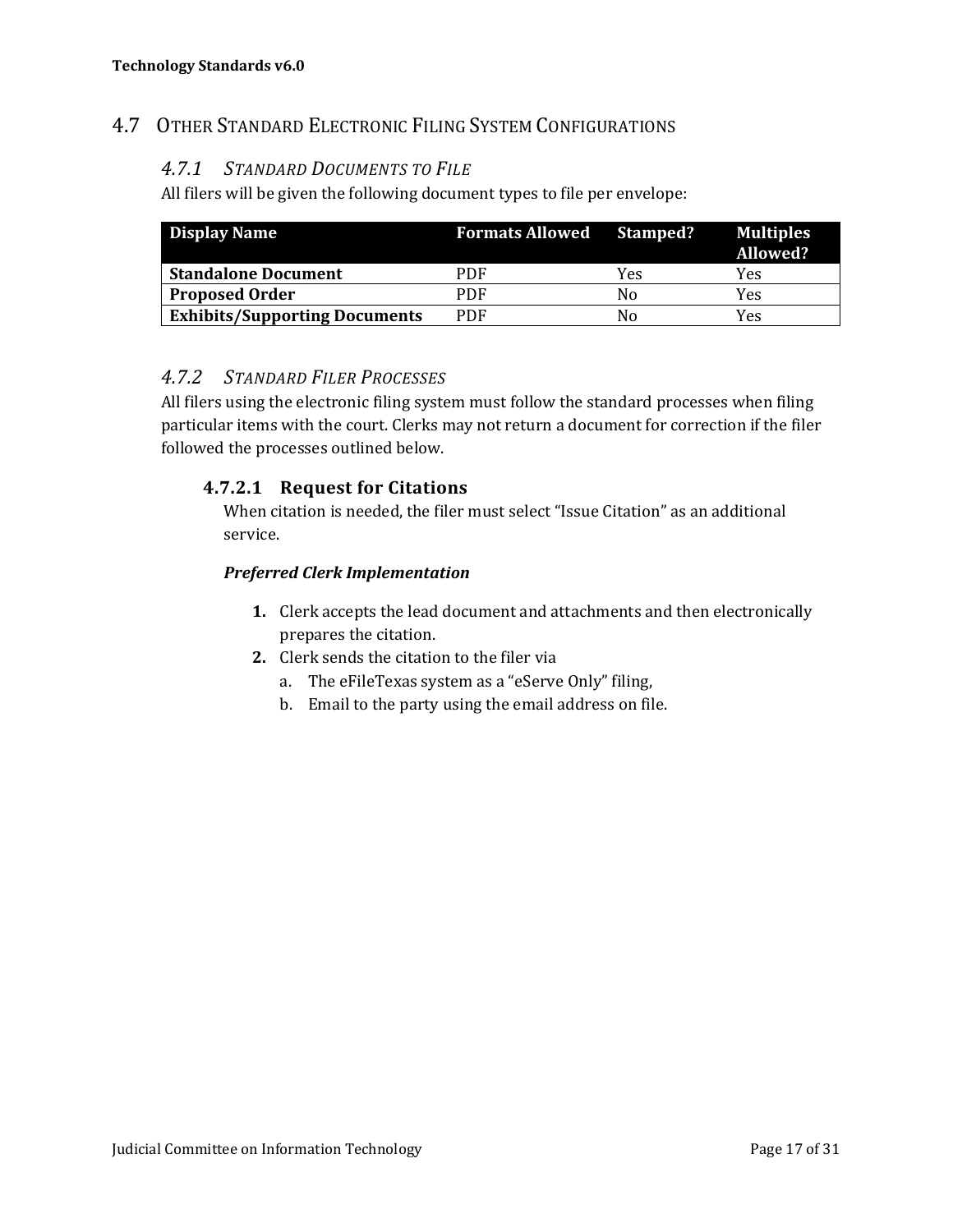## *4.7.3 ACCEPTANCE OF DOCUMENTS TENDERED FOR FILING*

A clerk must accept a document tendered for e-filing unless specifically authorized not to accept the document(s) by statute, Texas Rules of Appellate Procedure, or by the Texas Rules of Civil Procedure for the reasons listed below.

| Category                  | <b>Reason</b>                                   | <b>Authority</b> |
|---------------------------|-------------------------------------------------|------------------|
| <b>Sealed Documents</b>   | Documents filed under seal or presented to      | TRCP $21(f)(4)$  |
|                           | court in camera cannot be eFiled.               | <b>TRAP 9.10</b> |
| <b>Vexatious Litigant</b> | Filer has been found to be a vexatious litigant | CPRC §11.103     |
|                           | and has not presented an order from the         |                  |
|                           | local administrative judge permitting the       |                  |
|                           | filing.                                         |                  |

## *4.7.4 REQUEST FOR CORRECTION*

A clerk may request a filer to correct an e-filed document only for the following reasons. The request must state the reason and reference any supporting authority as follows:

| Category                  | <b>Reason</b>                                                                                | <b>Authority</b>  |
|---------------------------|----------------------------------------------------------------------------------------------|-------------------|
| <b>Insufficient Fees</b>  | Fees submitted are insufficient. Please                                                      | <b>TRCP 99(d)</b> |
|                           | resubmit your filing with the correct case                                                   | and Gov't Code,   |
|                           | type/filing type. <provide as<="" short="" summary="" th=""><th>§51.318(b)(7)</th></provide> | §51.318(b)(7)     |
|                           | to what fees were not included>                                                              | and $(8)$         |
|                           |                                                                                              | Gov't Code        |
|                           |                                                                                              | §51.317(a)        |
|                           |                                                                                              | Local Gov't       |
|                           |                                                                                              | Code §118.052;    |
|                           |                                                                                              | §118.121; or      |
|                           |                                                                                              | §118.131          |
| <b>Insufficient Funds</b> | Credit Card was declined. Please resubmit                                                    | <b>TRCP 99(d)</b> |
|                           | with a valid method of payment.                                                              | and Gov't Code,   |
|                           |                                                                                              | §51.318(b)(7)     |
|                           |                                                                                              | and $(8)$         |
|                           |                                                                                              | Gov't Code        |
|                           |                                                                                              | §51.317(a)        |
|                           |                                                                                              | Local Gov't       |
|                           |                                                                                              | Code §118.052;    |
|                           |                                                                                              | §118.121; or      |
|                           |                                                                                              | §118.131          |
| <b>Document Addressed</b> | The document is addressed to a court for                                                     |                   |
| to Wrong                  | which this clerk's office does not accept                                                    |                   |
| Clerk/Location            | filings. Please correct or re-file with the                                                  |                   |
|                           | appropriate clerk's office.                                                                  |                   |
| <b>Duplicate New Case</b> | The filing requesting a new case duplicates                                                  |                   |
| <b>Filing</b>             | an existing case. Please file under the                                                      |                   |
|                           | existing case.                                                                               |                   |
| Incorrect/Incomplete      | Please resubmit using the correct/complete                                                   | Family            |
| <b>Information</b>        | information                                                                                  | Code              |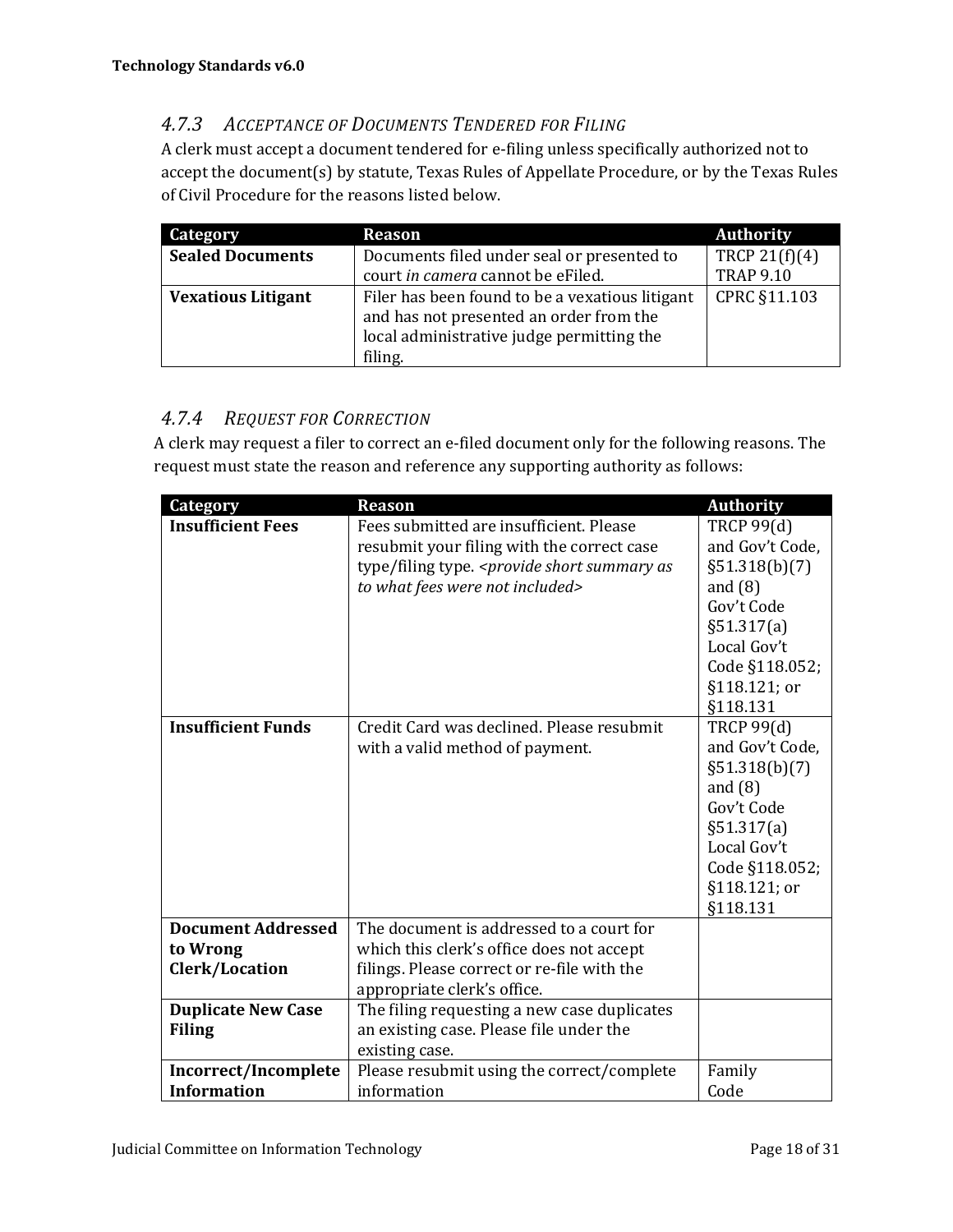|                                  | Cause number<br>$\bullet$<br>Case Type<br>٠<br>Case Category<br>٠<br><b>Filing Code</b><br>$\bullet$<br>Party names on document(s)<br>$\bullet$<br>Attorney/Party email address(es)<br>$\bullet$<br>Required forms<br>$\bullet$<br>Information required by Statute<br>$\bullet$                                                             | §102.008 and<br>§105.006<br>require<br>identification of<br>children by<br>name and DOB<br>TRCP 79 |
|----------------------------------|---------------------------------------------------------------------------------------------------------------------------------------------------------------------------------------------------------------------------------------------------------------------------------------------------------------------------------------------|----------------------------------------------------------------------------------------------------|
|                                  |                                                                                                                                                                                                                                                                                                                                             | Civil Practices<br>and Remedies<br>Code 30.015                                                     |
| <b>Incorrect Formatting</b>      | Please resubmit the document<br>By rotating the document so that the<br>$\bullet$<br>file mark will appear in the upper<br>right corner<br>In text searchable PDF<br>$\bullet$<br>Directly converted to PDF if possible.<br>$\bullet$<br>With a 300dpi resolution<br>$\bullet$<br>With a page size of 8.5"x11"<br>With no embedded fonts    | TRCP 21 (f)(8)                                                                                     |
| <b>PDF Documents</b><br>Combined | You have submitted multiple documents for<br>filing in a single PDF. The file-mark will only<br>appear on documents submitted as lead<br>documents. Please file all lead documents as<br>separate PDF documents.                                                                                                                            |                                                                                                    |
| Illegible/Unreadable             | Please resubmit in a format that is legible.                                                                                                                                                                                                                                                                                                |                                                                                                    |
| <b>Sensitive Data</b>            | Please resubmit with all sensitive data<br>redacted:<br>DL, SSN, Passport Number, Tax ID<br>$\bullet$<br>Number, Government Issued ID<br>Number<br>Bank Account Number, Credit Card<br>٠<br>Number, Financial Account Number<br>Birth Date, Home Address and name<br>$\bullet$<br>of any person who was a minor when<br>the suit was filed. | TRCP 21c (a-f)<br><b>TRAP 9.10</b>                                                                 |
| <b>Filer's Request</b>           | The filer requested that this filing be                                                                                                                                                                                                                                                                                                     |                                                                                                    |
|                                  | returned.                                                                                                                                                                                                                                                                                                                                   |                                                                                                    |
| <b>Judge's Request</b>           | The judge requested that this filing be<br>returned                                                                                                                                                                                                                                                                                         |                                                                                                    |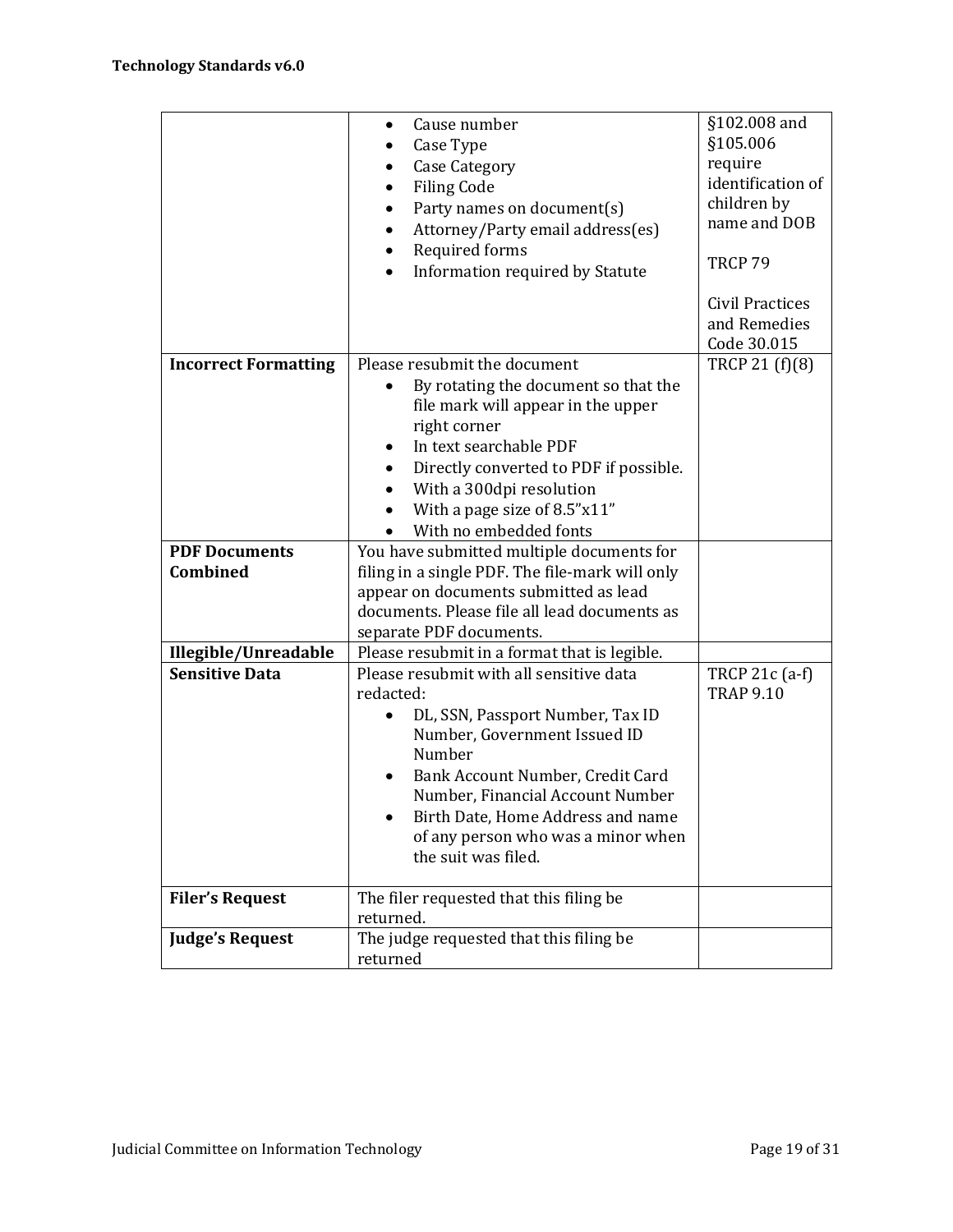## *4.7.5 ADDITIONAL SERVICES*

A clerk may offer additional services as outlined in statute that are charged in addition to any filing fees. The following additional services are allowed to be offered in the eFiling system. A clerk may choose not to offer a particular service and eliminate it from their local configuration, however, a clerk may not add a service not shown below.

If a clerk chooses to provide additional services functionality, all of the services listed below beginning with (Title IV-D OAG Use Only) must be made available to the Title IV-D Agency. The Title IV-D Agency will use only these additional services.

| <b>Additional Service</b>                    | <b>Statute</b>                          |
|----------------------------------------------|-----------------------------------------|
| <b>Additional Plaintiffs (11-25)</b>         | Government Code 51.317 (b-1)(1)         |
| Additional Plaintiffs (26-100)               | Government Code 51.317 (b-1)(2)         |
| Additional Plaintiffs (101-500)              | Government Code 51.317 (b-1)(3)         |
| Additional Plaintiffs (501-1000)             | Government Code 51.317 (b-1)(4)         |
| Additional Plaintiffs (1001+)                | Government Code 51.317 (b-1)(5)         |
| <b>Adoptive Child VSU</b>                    | Health and Safety Code 191.0045(d)      |
| <b>Adoptive Child DPW</b>                    | Health and Safety Code 191.0045(d)      |
| <b>Authenticated Certificate</b>             | Local Government Code 118.060           |
| <b>Background Check</b>                      | Local Government Code 411.1386          |
| <b>Bill of Cost</b>                          | Local Government Code 118.011(c)        |
|                                              | Government Code 51.319(3)               |
| <b>Bond Approval Fee</b>                     | Government Code 51.318(b)(6)            |
| Certificate Issuance                         | Local Government Code 118.060           |
| Certificate of Name Change                   | Family Code 45.106(c)                   |
| Certificate of No Appeal                     | Local Government Code 118.060           |
|                                              | Government Code 51.318(b)(4)            |
| Copies - Certified                           | Local Government Code 118.011(3)(B)     |
|                                              | Government Code 51.318(b)(7)            |
| Copies - Exemplified                         | Government Code 51.319(3)               |
| Copies - Non-Certified                       | Local Government Code 118.011(3)(C)     |
|                                              | Government Code 51.318(b)(8)            |
| Copies - Service                             | Rules of Civil Procedure 99(a)          |
| Document over 25 pages after 120 days or     | Local Government Code 118.052(2)(B)(vi) |
| upon approving order                         |                                         |
| <b>Issue Abstract of Judgment</b>            | Local Government Code 118.052(1)(C)(i)  |
|                                              | Government Code 51.318 (b)(5)           |
| <b>Issue Bench Warrant</b>                   | Local Government Code 118.059           |
|                                              | Government Code 51.318 (b)(2)           |
| <b>Issue Capias</b>                          | Local Government Code 118.059           |
|                                              | Government Code 51.318 (b)(2)           |
| <b>Issue Citation</b>                        | Local Government Code 118.059           |
|                                              | Government Code 51.318(b)(2)            |
| <b>Issue Citation - Certified Mail</b>       | Local Government Code 118.059           |
|                                              | Government Code 51.318(b)(2)            |
| <b>Issue Citation - Hague Convention</b>     | Texas Rules of Civil Procedure 108a.    |
| <b>Issue Citation - Insurance Commission</b> | Government Code 118.131(a)              |
| <b>Issue Citation - Publication</b>          | Local Government Code 118.059           |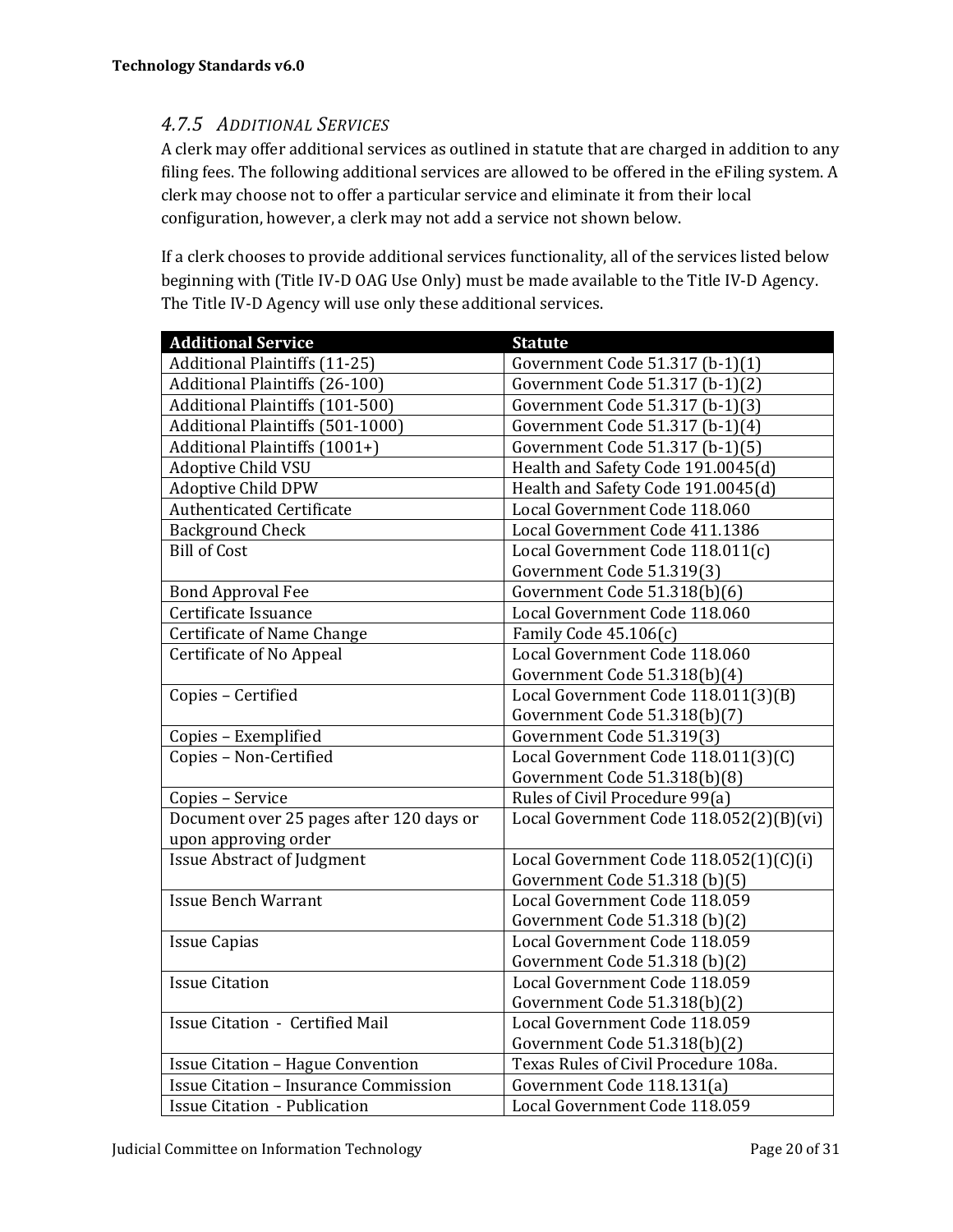| <b>Additional Service</b>                                                                                                                                                                                                                                                                                                                                 | <b>Statute</b>                                                                                                                                                                                                                                                                                                                                                                    |
|-----------------------------------------------------------------------------------------------------------------------------------------------------------------------------------------------------------------------------------------------------------------------------------------------------------------------------------------------------------|-----------------------------------------------------------------------------------------------------------------------------------------------------------------------------------------------------------------------------------------------------------------------------------------------------------------------------------------------------------------------------------|
|                                                                                                                                                                                                                                                                                                                                                           | Government Code 51.318(b)(2)                                                                                                                                                                                                                                                                                                                                                      |
| Issue Citation - Registered Mail                                                                                                                                                                                                                                                                                                                          | Local Government Code 118.059                                                                                                                                                                                                                                                                                                                                                     |
|                                                                                                                                                                                                                                                                                                                                                           | Government Code 51.318(b)(2)                                                                                                                                                                                                                                                                                                                                                      |
| <b>Issue Citation - Secretary of State</b>                                                                                                                                                                                                                                                                                                                | Local Government Code 118.059                                                                                                                                                                                                                                                                                                                                                     |
|                                                                                                                                                                                                                                                                                                                                                           | Government Code 405.031(a)                                                                                                                                                                                                                                                                                                                                                        |
|                                                                                                                                                                                                                                                                                                                                                           | Civil Practice and Remedies Code 17.091                                                                                                                                                                                                                                                                                                                                           |
| Issue Citation - State Highway Commission                                                                                                                                                                                                                                                                                                                 | Government Code 118.131(a)                                                                                                                                                                                                                                                                                                                                                        |
| <b>Issue Commission to Take Deposition</b>                                                                                                                                                                                                                                                                                                                | Local Government Code 118.059                                                                                                                                                                                                                                                                                                                                                     |
| <b>Issue Expunction - Certified Mail</b>                                                                                                                                                                                                                                                                                                                  | Code of Criminal Procedure 102.006(a)(2                                                                                                                                                                                                                                                                                                                                           |
|                                                                                                                                                                                                                                                                                                                                                           | and $3)$                                                                                                                                                                                                                                                                                                                                                                          |
|                                                                                                                                                                                                                                                                                                                                                           |                                                                                                                                                                                                                                                                                                                                                                                   |
| <b>Issue Expunction - Electronic</b>                                                                                                                                                                                                                                                                                                                      | Local Government Code 118.059                                                                                                                                                                                                                                                                                                                                                     |
|                                                                                                                                                                                                                                                                                                                                                           | Government Code 51.318(b)(2)                                                                                                                                                                                                                                                                                                                                                      |
| <b>Issue Letter Rogatory</b>                                                                                                                                                                                                                                                                                                                              | Local Government Code 118.011(c)                                                                                                                                                                                                                                                                                                                                                  |
|                                                                                                                                                                                                                                                                                                                                                           | Government Code 51.319(3)                                                                                                                                                                                                                                                                                                                                                         |
| Issue Letters Testamentary, Guardianship,                                                                                                                                                                                                                                                                                                                 | Local Government Code 118.052(3)(D)                                                                                                                                                                                                                                                                                                                                               |
| or Administration                                                                                                                                                                                                                                                                                                                                         |                                                                                                                                                                                                                                                                                                                                                                                   |
| Issue Notice of Order Suspending License                                                                                                                                                                                                                                                                                                                  | Family Code 232.008(d)                                                                                                                                                                                                                                                                                                                                                            |
| <b>Issue Order of Sale</b>                                                                                                                                                                                                                                                                                                                                | Local Government Code 118.052(1)(C)(ii)                                                                                                                                                                                                                                                                                                                                           |
|                                                                                                                                                                                                                                                                                                                                                           | Government Code 51.318(b)(2)                                                                                                                                                                                                                                                                                                                                                      |
| Issue Order Staying Suspended License                                                                                                                                                                                                                                                                                                                     | Family Code 232.008(d)                                                                                                                                                                                                                                                                                                                                                            |
| <b>Issue Order Vacating Suspended License</b>                                                                                                                                                                                                                                                                                                             | Family Code 232.013(b)                                                                                                                                                                                                                                                                                                                                                            |
| <b>Issue Precept/Notice</b>                                                                                                                                                                                                                                                                                                                               | Local Government Code 118.059                                                                                                                                                                                                                                                                                                                                                     |
|                                                                                                                                                                                                                                                                                                                                                           | Government Code 51.318(b)(2)                                                                                                                                                                                                                                                                                                                                                      |
| <b>Issue Precept - Secretary of State</b>                                                                                                                                                                                                                                                                                                                 | Local Government Code 118.059                                                                                                                                                                                                                                                                                                                                                     |
|                                                                                                                                                                                                                                                                                                                                                           | Government Code 51.318(b)(2)                                                                                                                                                                                                                                                                                                                                                      |
| <b>Issue Protective Order</b>                                                                                                                                                                                                                                                                                                                             | Family Code 82.042                                                                                                                                                                                                                                                                                                                                                                |
| <b>Issue Show Cause</b>                                                                                                                                                                                                                                                                                                                                   | Local Government Code 118.059                                                                                                                                                                                                                                                                                                                                                     |
| Issue SR42 (Transcript of Civil Proceedings)                                                                                                                                                                                                                                                                                                              | Local Government Code 118.059                                                                                                                                                                                                                                                                                                                                                     |
|                                                                                                                                                                                                                                                                                                                                                           | Texas Administrative Code                                                                                                                                                                                                                                                                                                                                                         |
| Issue Subpoena                                                                                                                                                                                                                                                                                                                                            | Local Government Code 118.059                                                                                                                                                                                                                                                                                                                                                     |
| <b>Issue Summons</b>                                                                                                                                                                                                                                                                                                                                      | Government Code 51.318(b)(1)                                                                                                                                                                                                                                                                                                                                                      |
| <b>Issue Tax Warrant</b>                                                                                                                                                                                                                                                                                                                                  | Code of Criminal Procedure 23.03(9)<br>Local Government Code 118.059                                                                                                                                                                                                                                                                                                              |
|                                                                                                                                                                                                                                                                                                                                                           | Local Government Code 118.059                                                                                                                                                                                                                                                                                                                                                     |
| <b>Issue Temporary Restraining Order</b>                                                                                                                                                                                                                                                                                                                  |                                                                                                                                                                                                                                                                                                                                                                                   |
|                                                                                                                                                                                                                                                                                                                                                           |                                                                                                                                                                                                                                                                                                                                                                                   |
|                                                                                                                                                                                                                                                                                                                                                           |                                                                                                                                                                                                                                                                                                                                                                                   |
|                                                                                                                                                                                                                                                                                                                                                           |                                                                                                                                                                                                                                                                                                                                                                                   |
|                                                                                                                                                                                                                                                                                                                                                           |                                                                                                                                                                                                                                                                                                                                                                                   |
|                                                                                                                                                                                                                                                                                                                                                           |                                                                                                                                                                                                                                                                                                                                                                                   |
|                                                                                                                                                                                                                                                                                                                                                           |                                                                                                                                                                                                                                                                                                                                                                                   |
|                                                                                                                                                                                                                                                                                                                                                           |                                                                                                                                                                                                                                                                                                                                                                                   |
|                                                                                                                                                                                                                                                                                                                                                           |                                                                                                                                                                                                                                                                                                                                                                                   |
|                                                                                                                                                                                                                                                                                                                                                           |                                                                                                                                                                                                                                                                                                                                                                                   |
|                                                                                                                                                                                                                                                                                                                                                           |                                                                                                                                                                                                                                                                                                                                                                                   |
|                                                                                                                                                                                                                                                                                                                                                           |                                                                                                                                                                                                                                                                                                                                                                                   |
| Issue VS-165 (Information for SAPCR)<br><b>Issue Warrant</b><br><b>Issue Writ</b><br>Issue Writ - Secretary of State<br><b>Issue Writ of Attachment</b><br><b>Issue Writ of Execution</b><br><b>Issue Writ of Garnishment</b><br><b>Issue Writ of Scire Facias</b><br><b>Issue Writ of Sequestration</b><br>Issue Writ of Withholding<br>Judge Signatures | Family Code 105.008<br>Government Code 51.318(b)(2)<br>Local Government Code 118.059<br>Government Code 51.318(b)(2)<br>Government Code 51.318(b)(2)<br>Government Code 51.318(b)(2)<br>Government Code 51.318(b)(2)<br>Government Code 51.318(b)(2)<br>Local Government Code 118.059<br>Government Code 51.318(b)(2)<br>Family Code 110.004<br>Local Government Code 118.101(11) |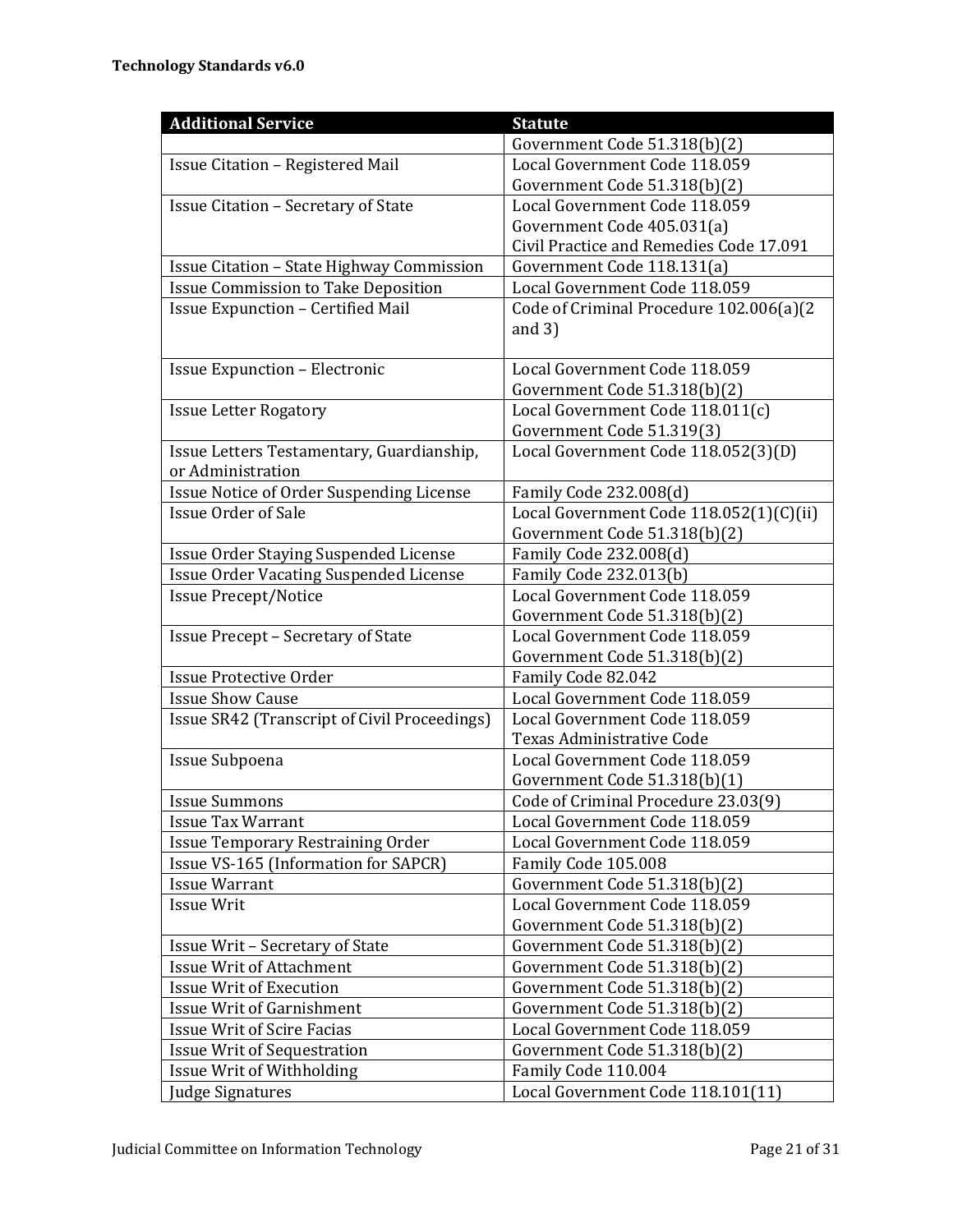| <b>Additional Service</b>                     | <b>Statute</b>                           |
|-----------------------------------------------|------------------------------------------|
| Jury Fee                                      | Rules of Civil Procedure 216             |
|                                               | Government Code 51.604(a)                |
| OPR Double Recording Fee 1st Page             | Local Government Code 191.007            |
| OPR Double Recording Fee for Additional       | Local Government Code 191.007            |
| Pages                                         |                                          |
| OPR Recording Fee 1st Page                    | Local Government Code 118.013            |
| OPR Recording Fee for Additional Pages        | Local Government Code 118.013            |
| Postage (1-5 Pages)                           | Civil Practice and Remedies Code 17.025  |
| Postage (6-10 Pages)                          | Civil Practice and Remedies Code 17.025  |
| Postage (11-15 Pages)                         | Civil Practice and Remedies Code 17.025  |
| Postage (16-20 Pages)                         | Civil Practice and Remedies Code 17.025  |
| Postage (21-25 Pages)                         | Civil Practice and Remedies Code 17.025  |
| Postage (26-30 Pages)                         | Civil Practice and Remedies Code 17.025  |
| Postage (31-35 Pages)                         | Civil Practice and Remedies Code 17.025  |
| Postage (36-40 Pages)                         | Civil Practice and Remedies Code 17.025  |
| Postage (41-45 Pages)                         | Civil Practice and Remedies Code 17.025  |
| Postage (46-50 Pages)                         | Civil Practice and Remedies Code 17.025  |
| Postage (51-150 Pages)                        | Civil Practice and Remedies Code 17.025  |
| Postage (151-1300 Pages)                      | Civil Practice and Remedies Code 17.025  |
| Postage (1300+ Pages)                         | Civil Practice and Remedies Code 17.025  |
| Postage (1oz Letter to Canada/Mexico)         | Civil Practice and Remedies Code 17.025  |
| Postage (1oz Letter International)            | Civil Practice and Remedies Code 17.025  |
| Postage (Large APO/DPO/FPO Box)               | Civil Practice and Remedies Code 17.025  |
| Post Judgment - Issue Citation                | Local Government Code 118.052(1)(C)(ii)  |
| Post Judgment - Issue Citation - Certified    | Local Government Code 118.052(1)(C)(ii)  |
| Mail                                          |                                          |
| Post Judgment - Issue Citation - Publication  | Local Government Code 118.052(1)(C)(ii)  |
| Post Judgment - Issue Citation - Secretary of | Local Government Code 118.052(1)(C)(ii)  |
| <b>State</b>                                  |                                          |
| Post Judgment - Issue Commission to Take      | Local Government Code 118.052(1)(C)(ii)  |
| Deposition                                    |                                          |
| Post Judgment - Issue Letters                 | Local Government Code 118.052(1)(C)(ii)  |
| Post Judgment - Issue Order of Sale           | Local Government Code 118.052(1)(C)(ii)  |
| Post Judgment - Issue Precept/Notice          | Local Government Code 118.052(1)(C)(ii)  |
| Post Judgment - Issue Show Cause              | Local Government Code 118.052(1)(C)(ii)  |
| Post Judgment - Issue Subpoena                | Local Government Code 118.052(1)(C)(ii)  |
| Post Judgment - Issue Tax Warrant             | Local Government Code 118.052(1)(C)(ii)  |
| Post Judgment - Issue Temporary               | Local Government Code 118.052(1)(C)(ii)  |
| Restraining Order                             |                                          |
| Post Judgment - Issue Writ                    | Local Government Code 118.052(1)(C)(ii)  |
| Record Search                                 | Local Government Code 118.011(c)         |
|                                               | Government Code 51.318 (b)(3)            |
| Service - Additional Copy                     | Texas Rules of Civil Procedure 736.3 (c) |
| Service - Certified Mail                      | Local Government Code 118.063            |
|                                               | Government Code 51.319(2)                |
| Service - Certified Mail - Expedited          | Texas Rules of Civil Procedure 736.3 (b) |
| Foreclosure                                   |                                          |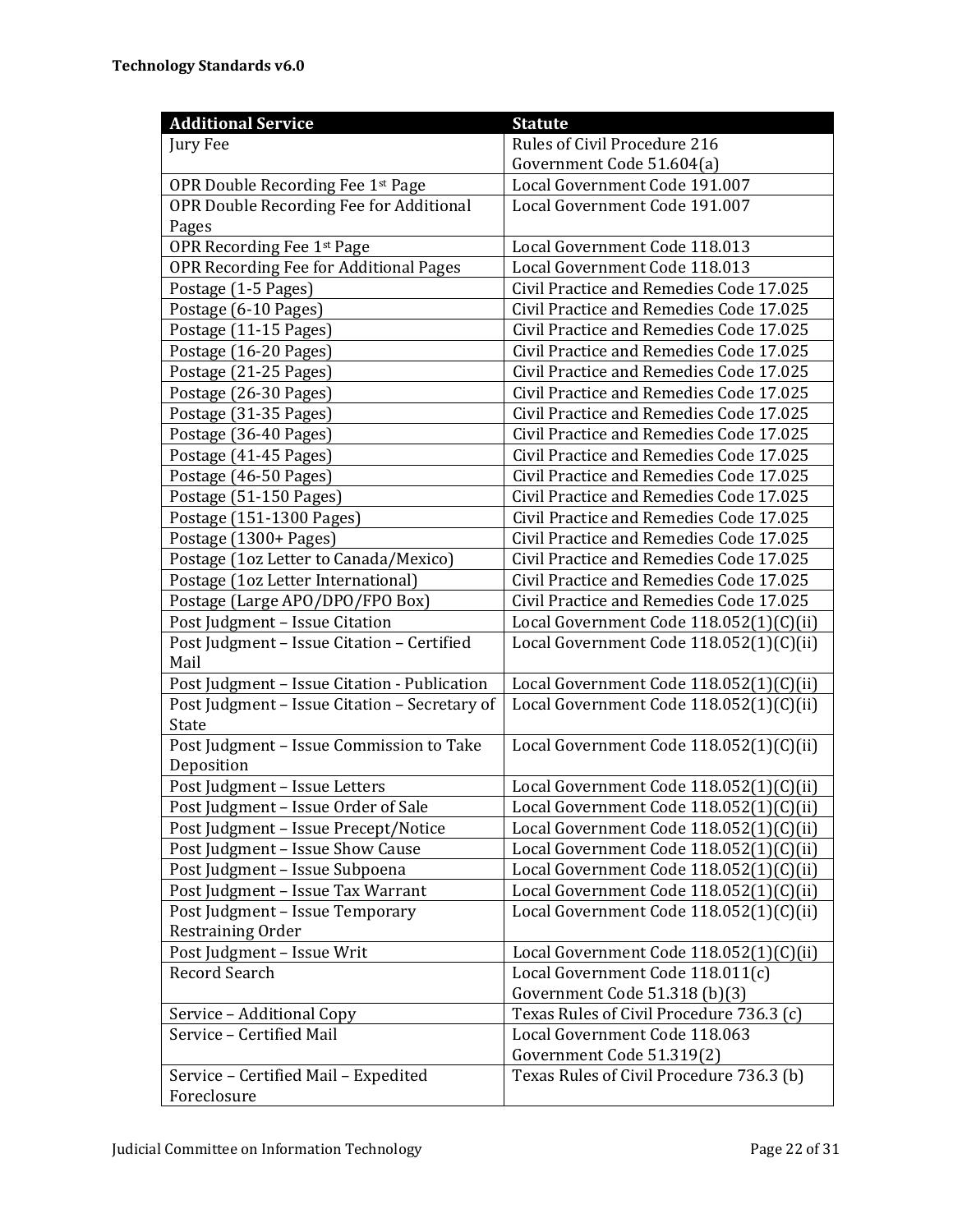| <b>Additional Service</b>                      | <b>Statute</b>                   |
|------------------------------------------------|----------------------------------|
| Service - Constable - Certified Mail           | Local Government Code 118.131(a) |
| Service - Constable - Fraudulent Liens         | TRCP 12.005(b)(2)                |
| Service - Constable - Order of Sale/Writ of    | Local Government Code 118.131(a) |
| Execution                                      |                                  |
| Service - Constable - Personal Service         | Local Government Code 118.131(a) |
| Service - Constable - Posting                  | Local Government Code 118.131(a) |
| Service - Constable - Publication              | Local Government Code 118.131(a) |
| Service - Constable - Subpoena - More than     | Local Government Code 118.131(a) |
| five days                                      |                                  |
| Service - Constable - Subpoena - Less than     | Local Government Code 118.131(a) |
| five days                                      |                                  |
| Service - Constable - Tax Sale                 | Local Government Code 118.131(a) |
| Service - Constable - Writ- (Precinct) - (List | Local Government Code 118.131(a) |
| writ type if applicable) <sup>2</sup>          |                                  |
| Service - Constable - All Other                | Local Government Code 118.131(a) |
| Service - Publication                          | Local Government Code 118.011(c) |
|                                                | Government Code 51.319(3)        |
| Service - Registered Mail                      | Local Government Code 118.063    |
|                                                | Government Code 51.319(2)        |
| Service - Sheriff - Certified Mail             | Local Government Code 118.131(a) |
| Service - Sheriff - Fraudulent Liens           | TRCP 12.005(b)(2)                |
| Service - Sheriff - Order of Sale              | Local Government Code 118.131(a) |
| Service - Sheriff - Personal Service           | Local Government Code 118.131(a) |
| Service - Sheriff - Posting                    | Local Government Code 118.131(a) |
| Service - Sheriff - Publication                | Local Government Code 118.131(a) |
| Service - Sheriff - Subpoena - More than       | Local Government Code 118.131(a) |
| five days                                      |                                  |
| Service - Sheriff - Subpoena - Less than five  | Local Government Code 118.131(a) |
| days                                           |                                  |
| Service - Sheriff - Writ - (List writ type if  | Local Government Code 118.131(a) |
| applicable) <sup>3</sup>                       |                                  |
| Service - Sheriff - All Other                  | Local Government Code 118.131(a) |
| (Title IV-D OAG Use Only) Citation Issuance    | Family Code 231.202(1)           |
| (Title IV-D OAG Use Only) Citation Issuance    | Rules of Civil Procedure 106     |
| - TRCP R 106 Sub Service                       |                                  |
| (Title IV-D OAG Use Only) Citation Issuance    | Rules of Civil Procedure 116     |
| - Publication                                  |                                  |
| (Title IV-D OAG Use Only) Citation Issuance    | Family Code 231.202(4)(A)        |
| - Certified Mail                               |                                  |
| (Title IV-D OAG Use Only) Precept Issuance     | Family Code 231.202(1)           |

<sup>2</sup> Local Government Code 118.131(a) allows a commissioners court to set fees for the services of sheriffs and constables. In instances where the commissioners court sets different amounts for different types of writs, clerks may designate the type of writ and have multiple "Service-Constable-Writ" services available. <sup>3</sup> Local Government Code 118.131(a) allows a commissioners court to set fees for the services of sheriffs and constables. In instances where the commissioners court sets different amounts for different types of writs, clerks may designate the type of writ and have multiple "Service-Sheriff-Writ" services available.

 $\overline{a}$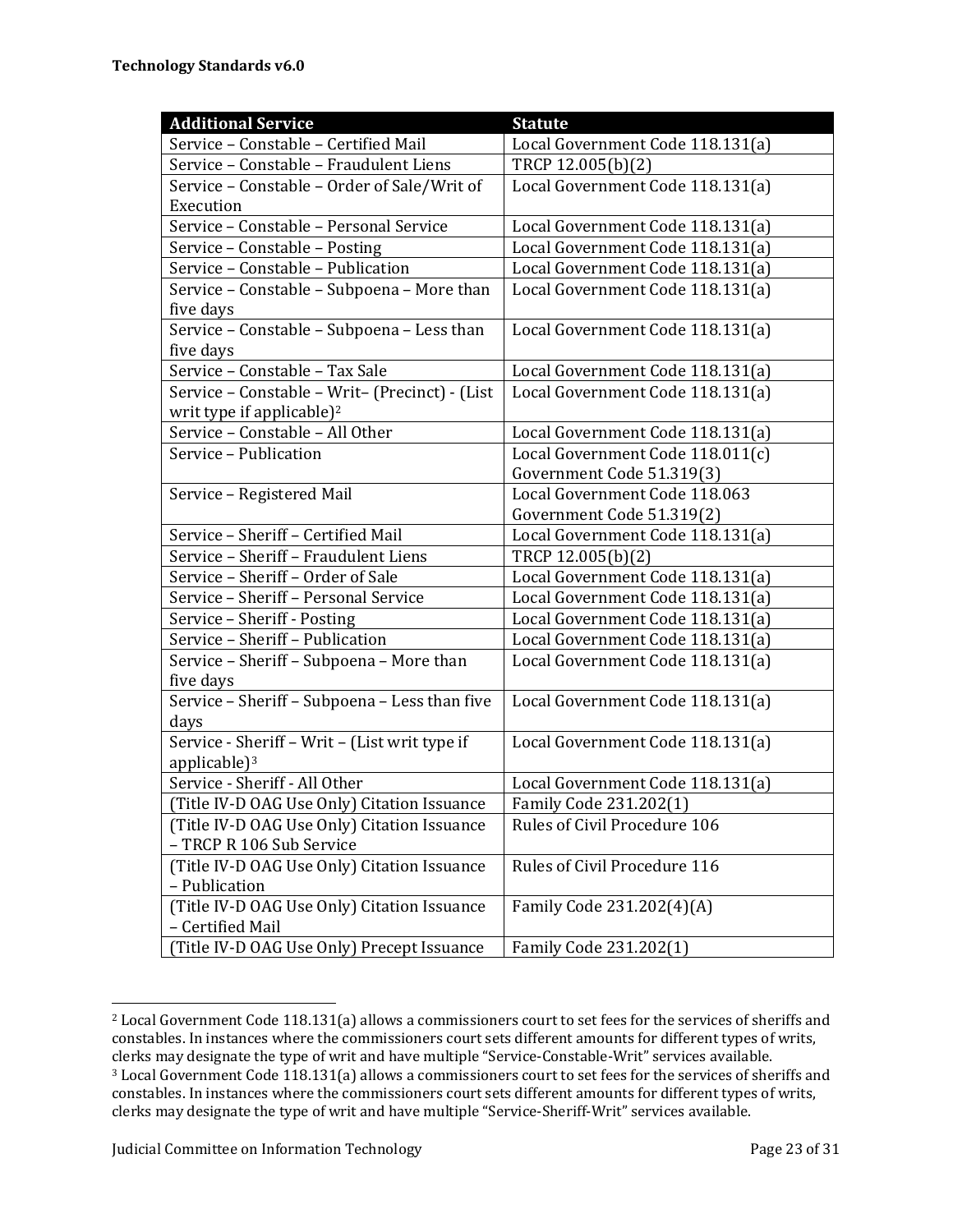| <b>Additional Service</b>                                 | <b>Statute</b>               |
|-----------------------------------------------------------|------------------------------|
| (Title IV-D OAG Use Only) Precept Issuance                | Rules of Civil Procedure 106 |
| - TRCP R 106 Sub Service                                  |                              |
| (Title IV-D OAG Use Only) Precept Issuance                | Family Code 231.202(1)       |
| - Publication                                             |                              |
| (Title IV-D OAG Use Only) Precept Issuance                | Family Code 231.202(4)(A)    |
| - Certified Mail                                          |                              |
| (Title IV-D OAG Use Only) Subpoena                        | Family Code 231.202(6)       |
| <b>Issuance by Clerk</b>                                  |                              |
| (Title IV-D OAG Use Only) Service of Process              | Family Code 231.202(4)(A)    |
| through Law Enforcement                                   |                              |
| Z-(County Use Only) - Service - Constable -               |                              |
| (List service type) – (List precinct number) <sup>4</sup> |                              |

 $\overline{\phantom{0}}$ 

<sup>4</sup> In some counties, clerks use additional services to route money to the appropriate general ledger accounts. In these cases, clerks can use "Z-(County Use Only) – Service – Constable" additional services to route to the appropriate account. In these cases, the services listed should be associated with an existing "Service – Constable" type of additional service that the filer would normally use.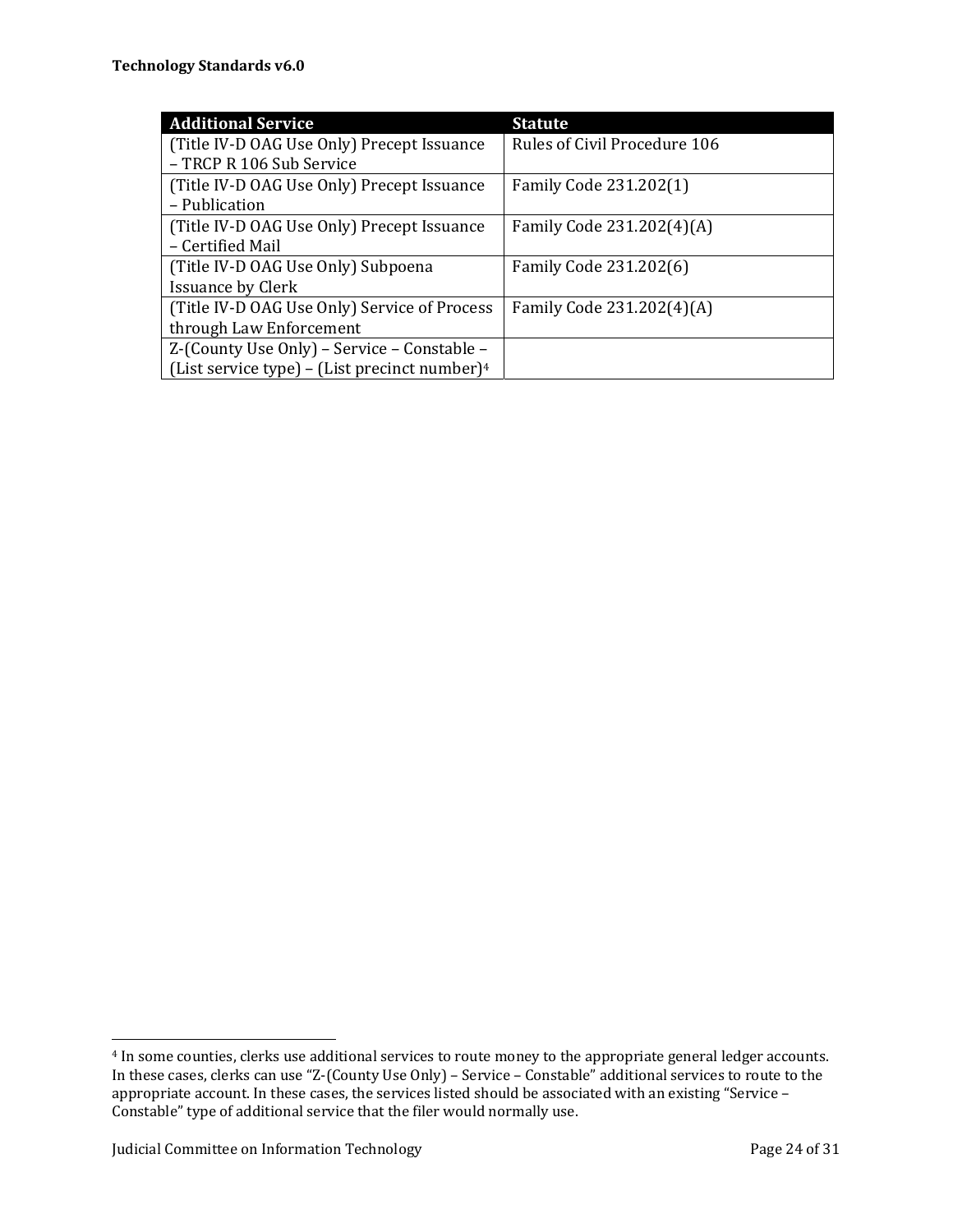## 5 DOCUMENT ACCESS CONFIGURATIONS

Below are the configurations to be used in the document access system provided by OCA for district, county court at law, probate, and constitutional county courts.

It is important to note that these standards only apply to the electronic document access system which is a delivery system and are NOT standards for a county case management or document management system.

## 5.1 ROLE DEFINITIONS

The following roles are defined for the electronic document access system:

**Role 1 — Judge**. "Judge" means any sitting judge on the Supreme Court, the Court of Criminal Appeals, the intermediate Courts of Appeals, the District Courts, the County Courts, and the County Courts at Law, together with associate judges and designated court staff. Justice court judges and municipal court judges are not included at this time.

**Role 2 — Attorney on the Case, Visiting Judge.** "Attorney on the Case" means an attorney licensed in Texas who has made an appearance in the case. "Visiting Judge" means a qualified judge assigned to a specific case or docket for a temporary period.

**Role 3 — Clerk.** "Clerk" means the custodian of the official record, including district and county clerks and deputy clerks and staff necessary for the performance of the clerk's duties.

**Role 4 – Licensed Attorney.** A Licensed Attorney is an attorney licensed by the State of Texas that does not fall into Role 1 (Judge), Role 2 (Attorney on the Case, Visiting Judge), or Role 3 (Clerk).

**Role 5 – Registered User.** A Registered User is a user that does not fall into Role 1 (Judge), Role 2 (Attorney on the Case, Visiting Judge), Role 3 (Clerk), Role 4 (Licensed Attorney) and registers with the Document Access System.

## 5.2 ROLE PERMISSIONS

The roles defined in Section 5.1 above are given the following permission:

**Role 1 – Judges** - A Judge may access all case index information and all electronically filed documents in any case in any court.

**Role 2 – Attorney on the Case, Visiting Judge**. An Attorney on the Case may access case index information and all electronically filed documents for any case in which he or she is attorney of record or has made an appearance in the case. A Visiting Judge may access case index information and all electronically filed documents in a case to which he or she is assigned.

**Role 3 – Clerk.** For purposes of the Document Access System, a Clerk has the same permission level as a Judge for cases filed in the district or county. A Clerk may access case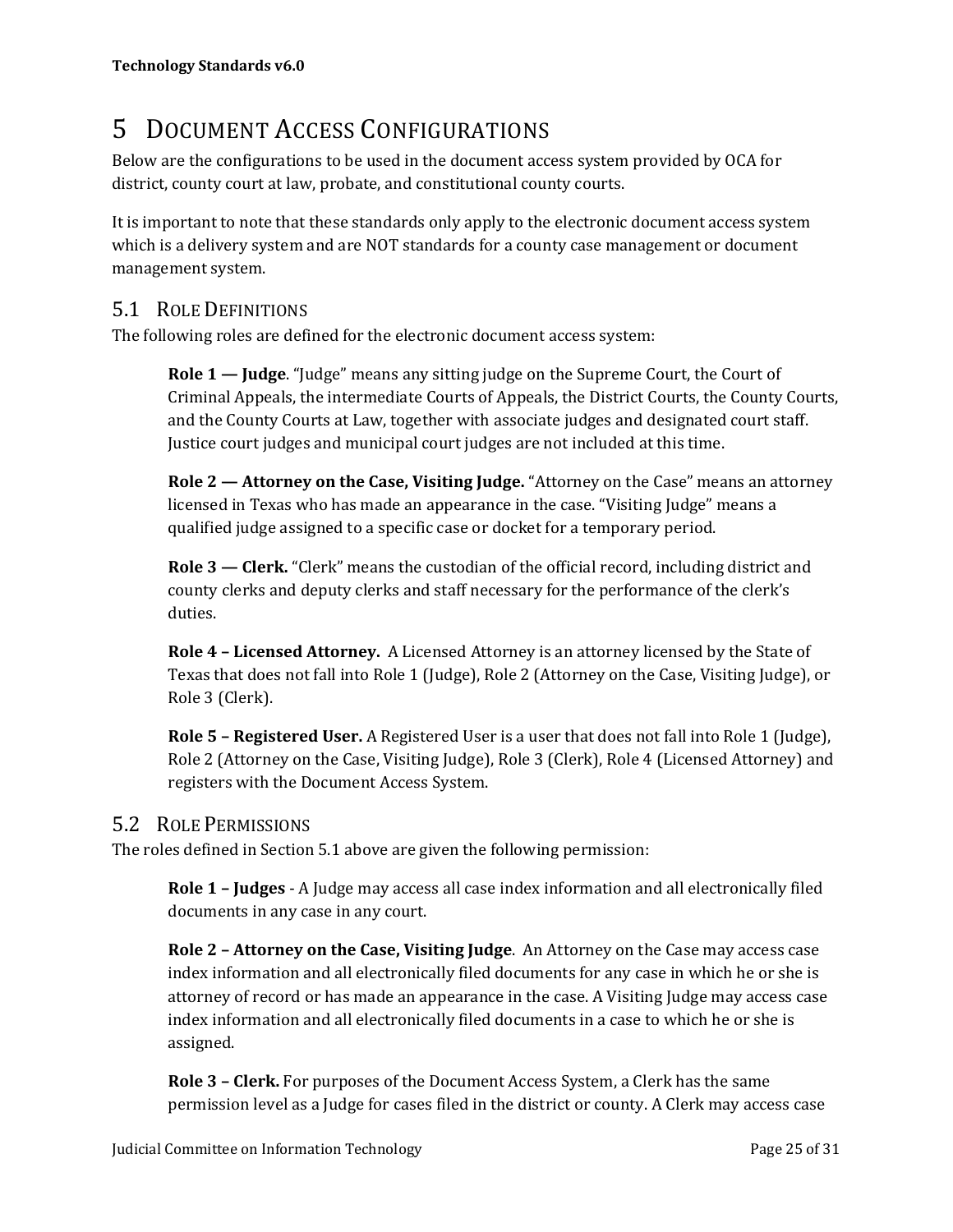index information and all electronically filed documents for any case in the district or county. Additionally, Clerks will have access to reports and other system features that will allow them to configure systems and to provide them with additional information concerning their offices.

**Role 4 – Licensed Attorney.** Licensed Attorneys can access case index information and all publicly available electronically filed documents relating to any case in which they may have an interest. This would exclude cases and documents that are restricted by Court Order, Rule or Statute including documents containing un-redacted sensitive data ("Restricted Documents").

**Role 5 – Registered Users.** Registered Users can access case index information and publicly available electronically filed documents in accordance with the Section 5.3. Additionally, Registered User access does not include cases and documents that are restricted by Court Order, Rule and Statute including unredacted documents marked as containing Sensitive Data (collectively referred to as "Restricted Documents").

## 5.3 REGISTERED USER MATRIX

The permissions outlined below mirror the eFiling Case Categories and Case Types found in eFiling and apply only to Registered Users (Role 5) of the system.

**Index Info** – an X indicates that for this case type, case index information is shown. "Restyle" indicates that the case style should be changed to protect the identities of minors.

**Images** – an X indicates that document images are available for this case type.

**Delay** – indicates the number of days delay before the case information and/or documents may be accessed by registered users.

| <b>Case Category Code</b> | <b>Case Type Codes</b>                       | Index<br>Info | <b>Images</b> | <b>Delay</b> |
|---------------------------|----------------------------------------------|---------------|---------------|--------------|
|                           |                                              |               |               |              |
| Civil - Contract          | Debt/Contract - Consumer/DTPA                | X             | X             |              |
|                           | Debt/Contract - Debt/Collection              | X             | X             |              |
|                           | Debt/Contract-                               | X             | X             |              |
|                           | Fraud/Misrepresentation                      |               |               |              |
|                           | Debt/Contract - Other                        | X             | X             |              |
|                           | Evictions - Commercial                       | X             | X             |              |
|                           | Evictions - Residential (filed in JP Courts) |               |               |              |
|                           | Evictions – Residential (appealed to         | X             | X             | 180          |
|                           | county courts)                               |               |               |              |
|                           | Foreclosure - Home Equity-Expedited          | X             | X             |              |
|                           | Foreclosure - Other                          | X             | X             |              |
|                           | Franchise                                    | X             | X             |              |
|                           | <b>Property Owners Association</b>           | X             | X             |              |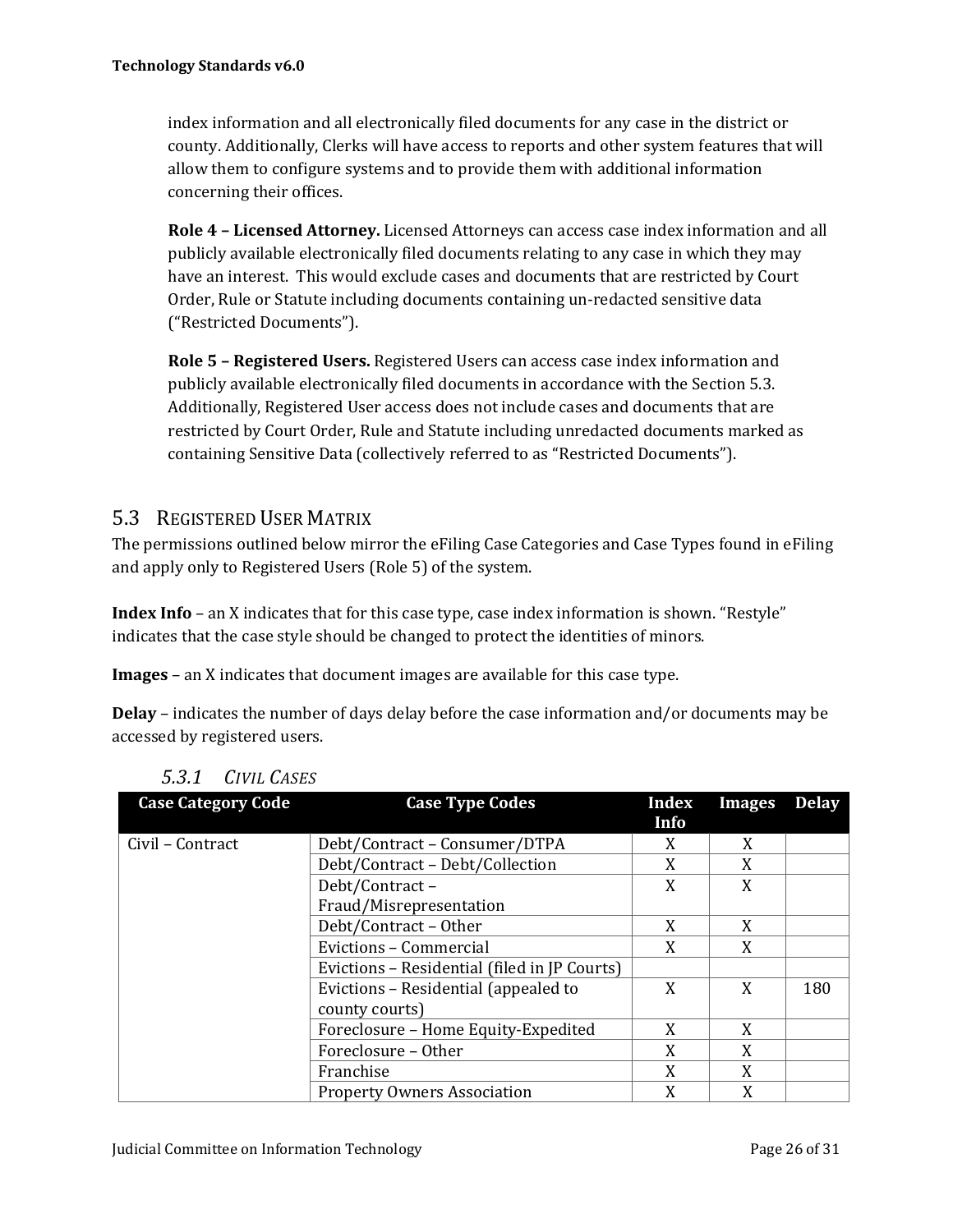| <b>Case Category Code</b> | <b>Case Type Codes</b>                     | <b>Index</b><br>Info | <b>Images</b> | <b>Delay</b> |
|---------------------------|--------------------------------------------|----------------------|---------------|--------------|
|                           | Insurance                                  | X                    | X             |              |
|                           | Other Landlord/Tenant - Commercial         | X                    | X             |              |
|                           | Other Landlord/Tenant - Residential        | X                    | X             |              |
|                           | Non-Competition                            | $\mathbf X$          | X             |              |
|                           | Partnership                                | $\mathbf X$          | X             |              |
|                           | <b>Other Contract</b>                      | X                    | X             |              |
| Civil - Employment        | Discrimination                             | X                    | X             |              |
|                           | Retaliation                                | X                    | X             |              |
|                           | Termination                                | X                    | X             |              |
|                           | <b>Workers' Compensation</b>               | X                    | X             |              |
|                           | Other Employment                           | $\mathbf X$          | $\mathbf X$   |              |
| Civil - Injury or         | Assault/Battery                            | $\mathbf X$          | X             |              |
| Damage                    | Construction                               | X                    | X             |              |
|                           | Defamation/Libel/Slander                   | X                    | X             |              |
|                           | Malpractice - Accounting                   | X                    | X             |              |
|                           | Malpractice - Legal                        | $\boldsymbol{X}$     | X             |              |
|                           | Malpractice - Medical                      | X                    | X             |              |
|                           | Malpractice - Other Professional Liability | $\mathbf X$          | X             |              |
|                           | Motor Vehicle Accident                     | $\mathbf X$          | X             |              |
|                           | Premises                                   | X                    | X             |              |
|                           | Product Liability - Asbestos/Silica        | X                    | X             |              |
|                           | Product Liability - Other                  | X                    | X             |              |
|                           | Other Injury or Damage                     | X                    | X             |              |
| Civil - Other Civil       | <b>Administrative Appeal</b>               | X                    | $\mathbf X$   |              |
|                           | Antitrust/Unfair Competition               | X                    | X             |              |
|                           | Appeal from a Lower Court                  | X                    | X             |              |
|                           | <b>Bill of Review</b>                      | X                    | X             |              |
|                           | <b>Code Violations</b>                     | X                    | X             |              |
|                           | Communicable Disease                       |                      |               |              |
|                           | Foreign Judgment                           | X                    | X             |              |
|                           | <b>Fraudulent Liens</b>                    | X                    | X             |              |
|                           | Garnishment                                | $\mathbf X$          | $\mathbf X$   |              |
|                           | <b>Intellectual Property</b>               | $\overline{X}$       | X             |              |
|                           | Judicial Review- Fraudulent Documents      | X                    | X             |              |
|                           | Lawyer Discipline                          | X                    | X             |              |
|                           | <b>Perpetuate Testimony</b>                | X                    | X             |              |
|                           | Protective Order (Non-Domestic             | X                    | $\mathbf X$   |              |
|                           | Relations)                                 |                      |               |              |
|                           | Securities/Stock                           | X                    | X             |              |
|                           | <b>Tortious Interference</b>               | X                    | X             |              |
|                           | <b>Toll Road</b>                           | X                    | X             |              |
|                           | Transfer Structured Settlement Payment     |                      |               |              |
|                           | Rights                                     |                      |               |              |
|                           | Truancy                                    |                      |               |              |
|                           | Other Civil                                | $\boldsymbol{X}$     | X             |              |
| Civil - Real Property     | Condemnation                               | $\mathbf X$          | X             |              |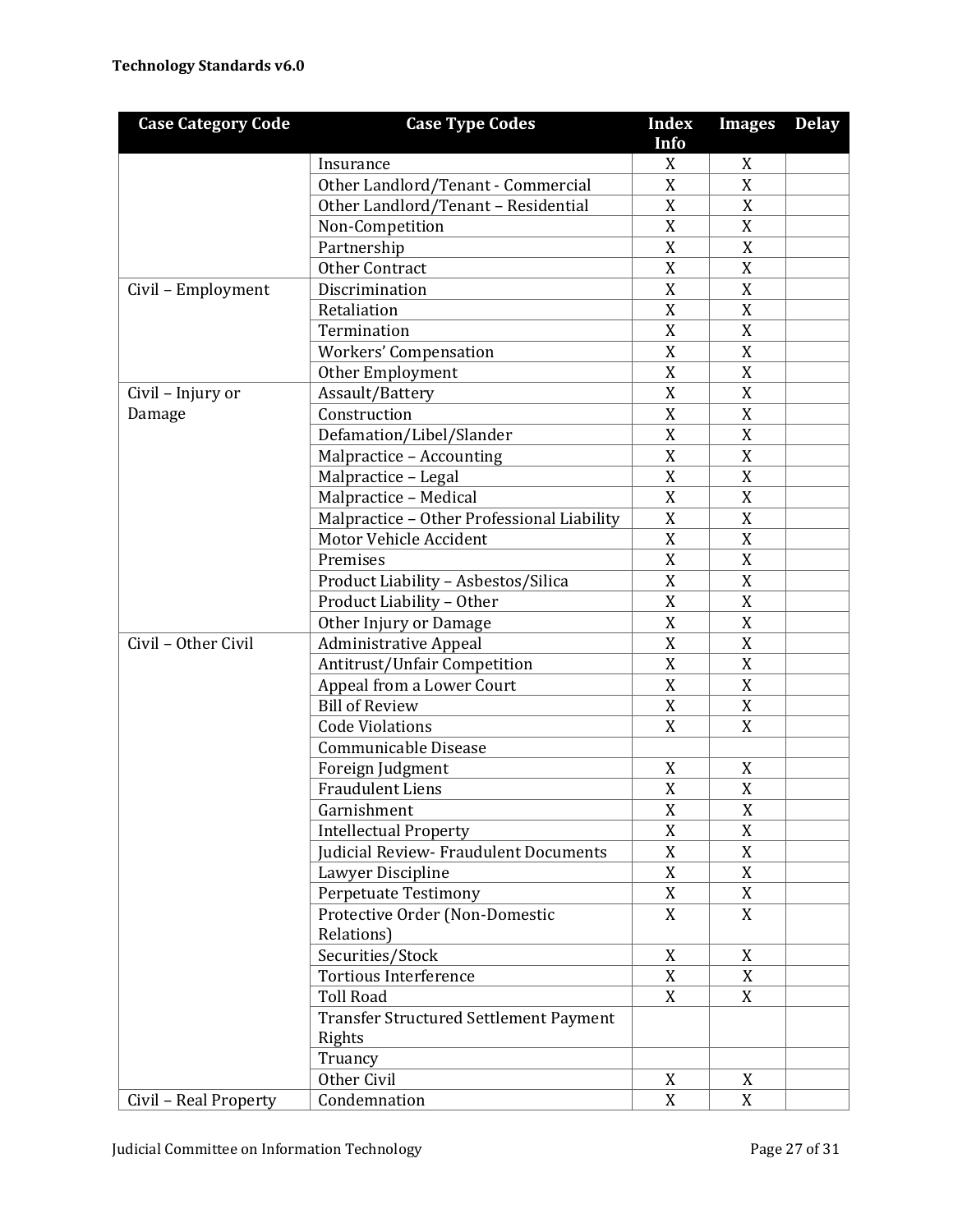| <b>Case Category Code</b> | <b>Case Type Codes</b>                | Index          | <b>Images</b> | <b>Delay</b> |
|---------------------------|---------------------------------------|----------------|---------------|--------------|
|                           |                                       | Info           |               |              |
|                           | <b>Eminent Domain</b>                 | X              | X             |              |
|                           | Partition                             | X              | X             |              |
|                           | Quiet Title                           | X              | X             |              |
|                           | Tax Appraisal                         | X              | X             |              |
|                           | <b>Trespass to Try Title</b>          | X              | X             |              |
|                           | Other Property                        | X              | X             |              |
| Civil - Related to        | Expunction                            |                |               |              |
| <b>Criminal Matters</b>   | Judgment Nisi                         | X              | X             |              |
|                           | Non-Disclosure                        |                |               |              |
|                           | Occupational Driver's License         | X              | X             |              |
|                           | Seizure/Forfeiture                    | $\overline{X}$ | X             |              |
|                           | Sexual Predator (Health & Safety Code | X              | X             |              |
|                           | 841)                                  |                |               |              |
|                           | 0ther                                 | X              | X             |              |
| Civil - Tax               | Tax Delinquency                       | X              | X             |              |
|                           | Other Tax                             | X              | X             |              |

## *5.3.2 FAMILY CASES*

| <b>Case Category Code</b>  | <b>Case Type Codes</b>                    | <b>Index</b> | <b>Docs</b> | <b>Delay</b> |
|----------------------------|-------------------------------------------|--------------|-------------|--------------|
|                            |                                           | Info         | <b>Show</b> |              |
| <b>Family-Marriage</b>     | Annulment with Children                   | ReStyle      |             | 31           |
| Relationship               | Annulment No Children                     | X            |             | 31           |
|                            | Declare Marriage Void                     | X            |             | 31           |
|                            | Divorce with Children                     | ReStyle      |             | 31           |
|                            | Divorce No Children                       | X            |             | 31           |
| <b>Family-Other Family</b> | <b>Adult Adoption</b>                     | X            | X           |              |
| Law                        | Register Foreign Judgment                 | ReStyle      |             | 31           |
|                            | See Family Code §152.315                  |              |             |              |
|                            | Garnishment/income withholding for        | ReStyle      |             | 31           |
|                            | support. See Family Code §158.001         |              |             |              |
|                            | Habeas Corpus under Family Code           | ReStyle      |             | 31           |
|                            | Chapter 157 to regain rightful possession |              |             |              |
|                            | of child                                  |              |             |              |
|                            | Name Change - Adult                       | X            | X           |              |
|                            | Name Change - Minor                       |              |             |              |
|                            | Protective Order                          | X            |             | 31           |
|                            | Removal of Disabilities of Minor          |              |             |              |
|                            | <b>Unaccompanied Alien Child</b>          |              |             |              |
|                            | Other                                     | X            |             | 31           |
| <b>Family-Parent-Child</b> | Adoption/Adoption with Termination        |              |             |              |
| Relationship               | <b>Child Protection</b>                   |              |             |              |
|                            | Child Protection (Gov. Code 24.620)       |              |             |              |
|                            | Child Support                             | ReStyle      |             | 31           |
|                            | <b>Custody or Visitation</b>              | ReStyle      |             | 31           |
|                            | <b>Gestational Parenting</b>              |              |             |              |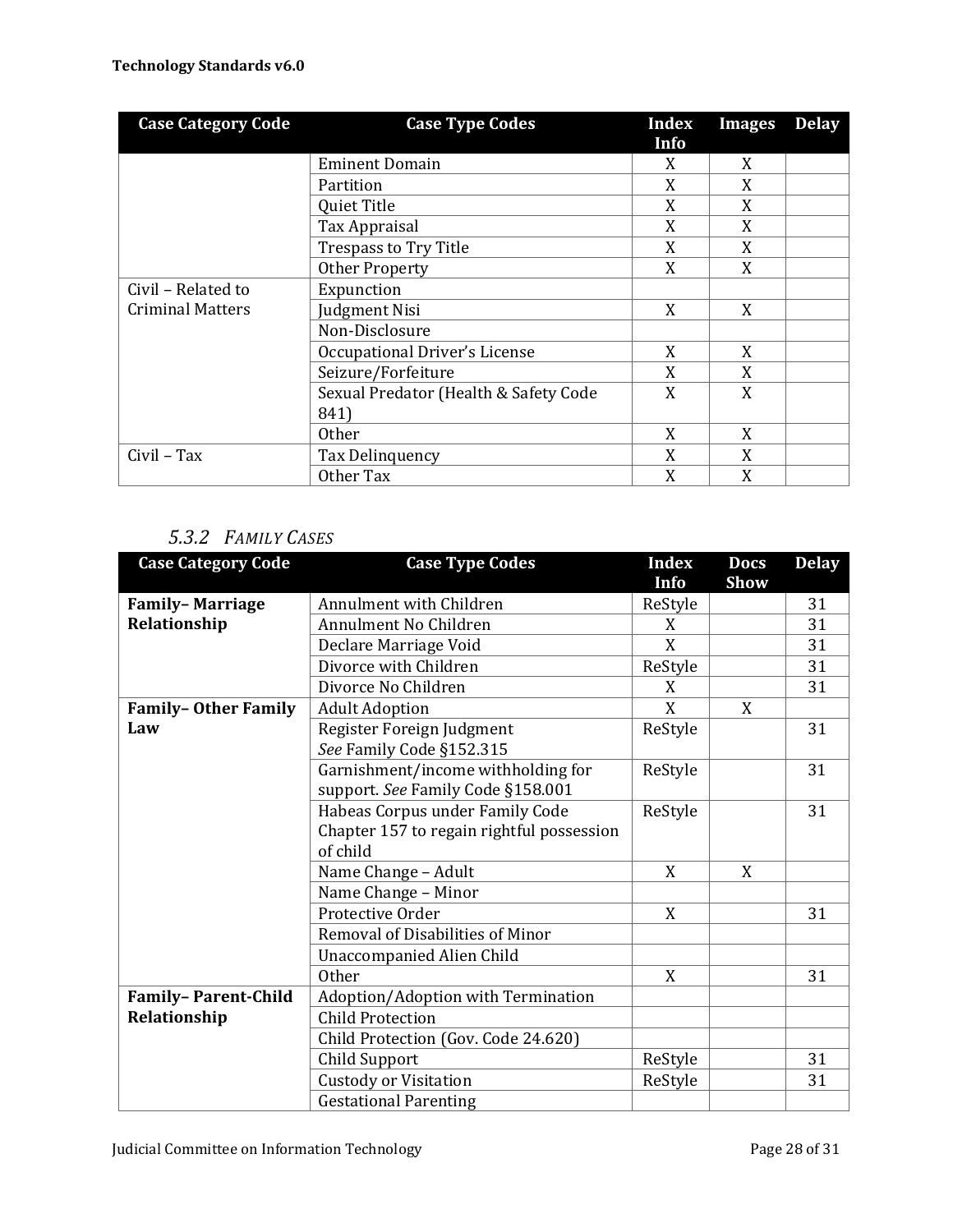|                     | <b>Grandparent Access</b>                 | ReStyle | 31 |
|---------------------|-------------------------------------------|---------|----|
|                     | Parentage/Paternity/Voluntary             | Restyle | 31 |
|                     | Legitimation                              |         |    |
|                     | <b>Termination of Parental Rights</b>     | ReStyle | 31 |
|                     | Other Parent-Child                        | ReStyle | 31 |
| <b>Family-Post-</b> | Enforcement                               | ReStyle | 31 |
| judgment Actions    | Modification - Custody                    | ReStyle | 31 |
|                     | Modification - Other                      | ReStyle | 31 |
| Family-Title IV-D   | (Title IV-D OAG Use Only) Establishment   | ReStyle | 31 |
| (OAG Use Only)      | Title IV-D OAG Use Only) Paternity        | ReStyle | 31 |
|                     | (Title IV-D OAG Use Only) Interstate - No | ReStyle | 31 |
|                     | <b>TX Cause</b>                           |         |    |
|                     | (Title IV-D OAG Use Only) Interstate -    | ReStyle | 31 |
|                     | <b>Existing TX Cause</b>                  |         |    |
|                     | (Title IV-D OAG Use Only) Enforcement     | ReStyle | 31 |
|                     | (Title IV-D OAG Use Only) Intervention    | ReStyle | 31 |
|                     | (Title IV-D OAG Use Only) Other - Billed  | ReStyle | 31 |
|                     | (Title IV-D OAG Use Only) Other - Not     | ReStyle | 31 |
|                     | <b>Billed</b>                             |         |    |
|                     | (Title IV-D OAG Use Only) Capias/Writ     | ReStyle | 31 |
|                     | (Title IV-D OAG Use Only) Service         | ReStyle | 31 |
|                     | Documents                                 |         |    |

### *5.3.3 PROBATE CASES*

| <b>Case Category Code</b> | <b>Case Type Codes</b>               | Index | <b>Docs</b> | <b>Delay</b> |
|---------------------------|--------------------------------------|-------|-------------|--------------|
|                           |                                      | Info? | Show?       |              |
| Probate                   | Dependent Administration             | X     | X           |              |
|                           | <b>Independent Administration</b>    | X     | X           |              |
|                           | Foreign Will                         | X     | X           |              |
|                           | Muniment of Title                    | X     | X           |              |
|                           | <b>Other Estate Proceedings</b>      | X     | X           |              |
|                           | <b>Small Estate Proceedings</b>      | X     | X           |              |
|                           | Open Safety Deposit Box              | X     | X           |              |
| Probate -                 | Guardianship - Adult                 |       |             |              |
| Guardianship              | Guardianship - Minor                 |       |             |              |
|                           | <b>Guardianship Management Trust</b> | X     | X           |              |
|                           | Sale of Property                     | X     | X           |              |
| Probate - Other           | <b>Other Probate</b>                 | X     | X           |              |
|                           | Relief from Firearms Disability      | X     |             |              |
|                           | <b>Condemnation/Eminent Domain</b>   | X     | X           |              |
|                           | (Bexar/Denton/Travis County Only)    |       |             |              |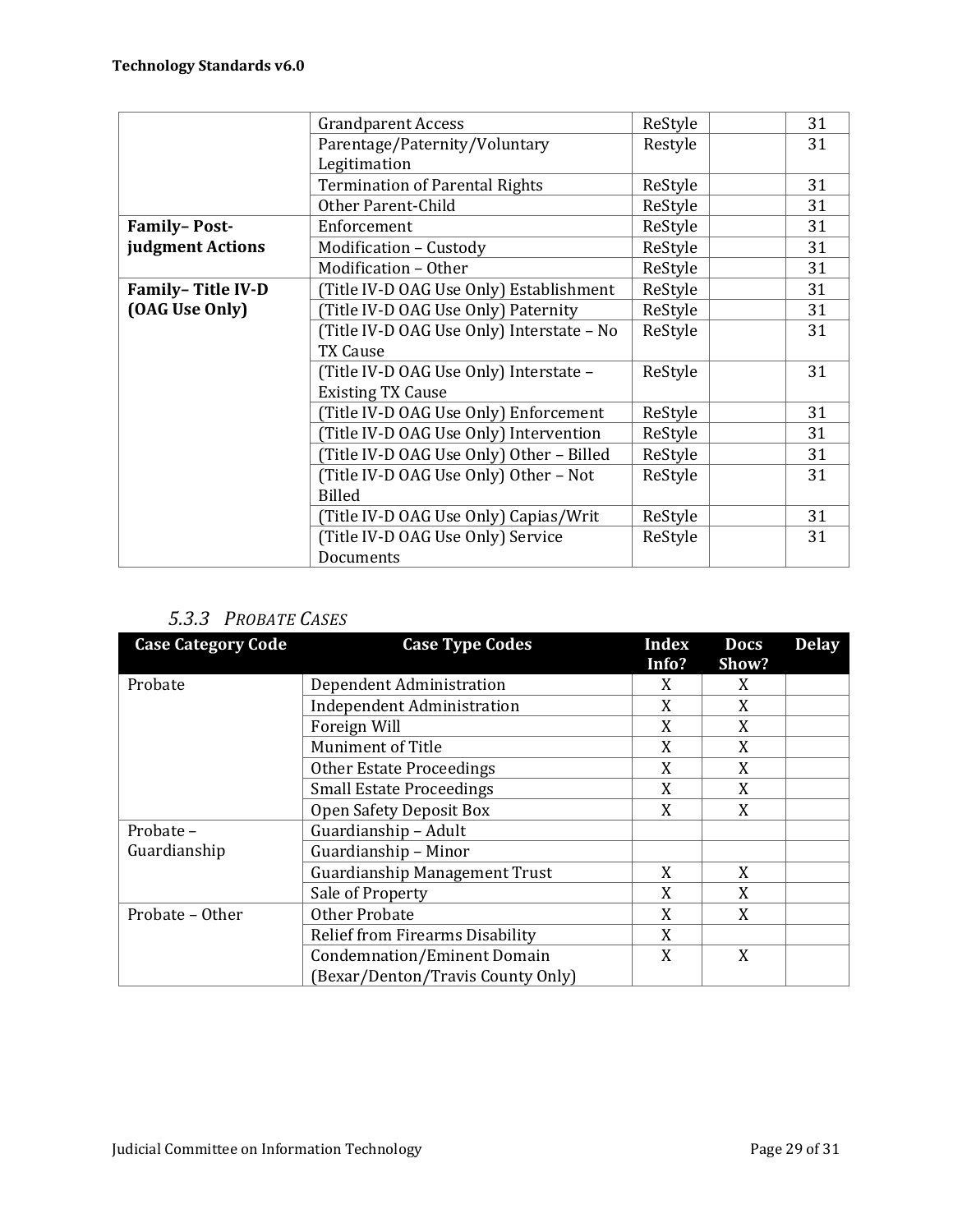| 5.3.4 MDL CASES |  |
|-----------------|--|
|                 |  |

| <b>Case Category Code</b>        | <b>Case Type Codes</b>         | Index<br>Info? | <b>Docs</b><br>Show? | <b>Delay</b> |
|----------------------------------|--------------------------------|----------------|----------------------|--------------|
| <b>Multi-District Litigation</b> | MDL - Asbestosis               | X              |                      |              |
| (MDL)                            | MDL - GM Ignition Switch       | X              | X                    |              |
|                                  | MDL - Hailstorm                | X              |                      |              |
|                                  | MDL - Hurricane Ike            | X              |                      |              |
|                                  | <b>MDL</b> - Product Liability | X              | X                    |              |